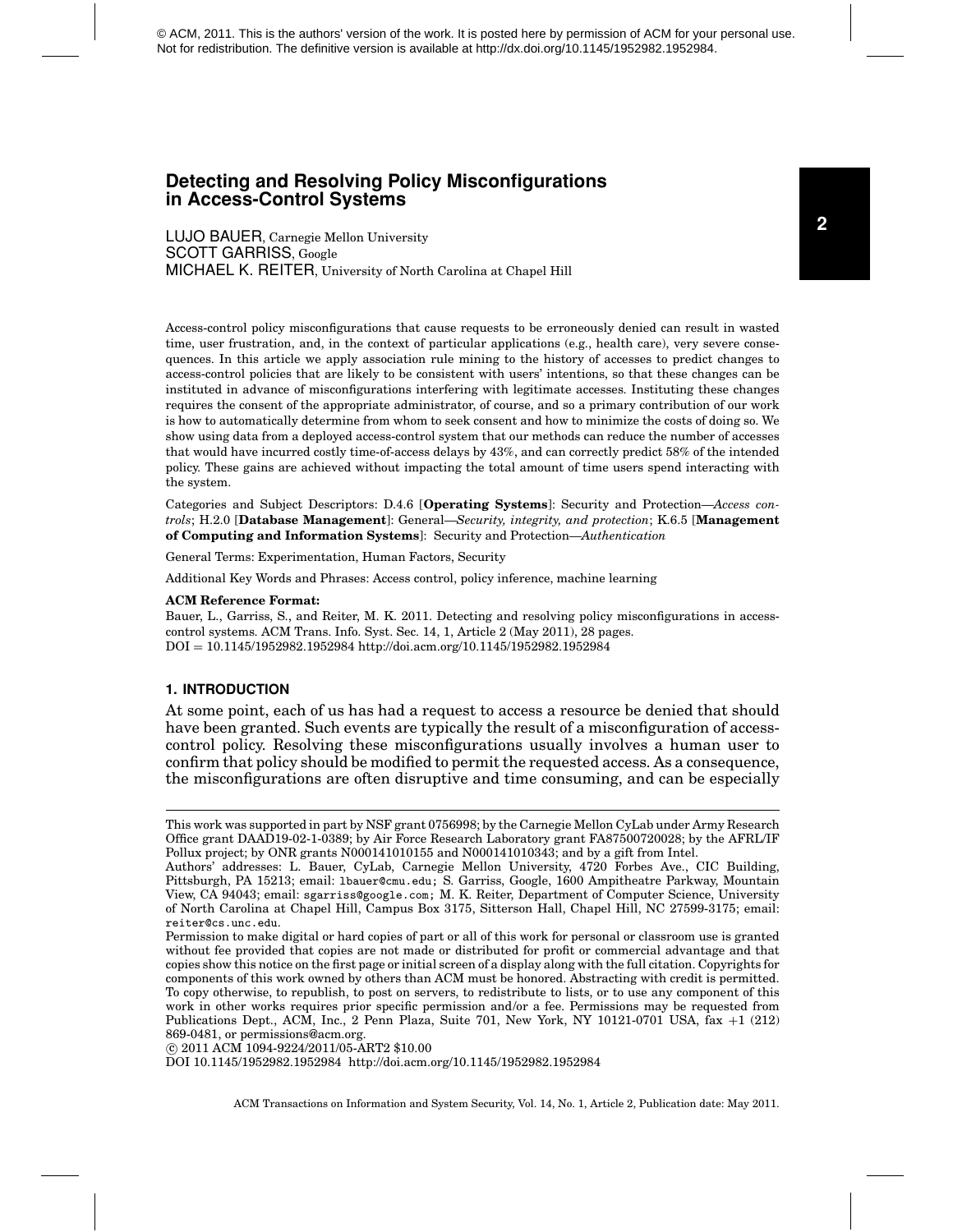frustrating if the person who can change the policy cannot be reached when access is needed.

As a result, identifying and correcting misconfigurations before they result in the denial of a legitimate access request is essential to improving the usability of any access-control system. Eliminating all such misconfigurations in advance of accesses is arguably an unattainable goal (unless we invent a technique for reading users' minds). In this article we set out to show, however, that *most* such misconfigurations *can* be eliminated in advance. Eliminating a misconfiguration is a two-step process: we first must identify a potential misconfiguration and then attempt to resolve it by contacting the most appropriate human. The contributions of this article are fourfold: (i) to develop techniques to identify potential misconfigurations (Section 2), (ii) to develop techniques to resolve misconfigurations once they have been identified (Section 3), (iii) to evaluate these techniques on a data set collected from a deployed system (Sections 2.3 and 3.3), and (iv) to evaluate the effectiveness of these techniques when only partial data is available (Section 4).

*Identifying misconfigurations.* Intuitively, identifying misconfigurations is possible because in most practical settings there is significant similarity in the policy that governs access to related resources. Consequently, the history of permitted accesses may shed light on which accesses that have not yet been attempted are likely to be consistent with policy.

The method we explore for identifying access-control misconfigurations is a datamining technique called *association rule mining* [Agrawal and Srikant 1994]. This technique enables the inference of if-then rules from a collection of multiattribute records. Intuitively, rule mining identifies subsets of attributes that appear in multiple records. These subsets are used to construct rules that suggest that, if all but one of the attributes of a subset are present in a record, then the last attribute should also be present. We employ association rule mining to identify potential misconfigurations in access-control policy from a global view of access logs by representing each resource that is accessed as an attribute, and the set of resources accessed by an individual as a record. Records for which the mined rules do not hold represent potential misconfigurations. However, such rules can often repeatedly produce incorrect predictions. We address this through the use of a feedback mechanism described in Section 2.2.1.

*Resolving misconfigurations.* Once a potential misconfiguration has been identified, we have to resolve the misconfiguration, which entails determining which human is best able to correct the access-control policy. In systems where policy is governed by a single administrator, this process is straightforward. In a distributed access-control system, however, it may not be clear which of potentially many users would be willing or able to extend the policy to grant the access. Since user interaction has a cost (in time and user aggravation), our technique must balance the desire to proactively resolve a misconfiguration with the desire to avoid unnecessary user interaction.

Our proposed resolution technique again relies on past user behavior; specifically, we determine which users have in the past created policy with respect to the particular user or resource in question, and suggest to those users that they correct the identified misconfiguration. In this way the misconfigurations can be resolved before they inconvenience the users that they affect. Compared to more reactive methods that attempt to resolve a misconfiguration only after an access that should be allowed fails, our technique can drastically reduce time-of-access latency and even the total time users spend interacting with the system without impacting the number of interruptions.

*Evaluation.* We evaluate the effectiveness of our techniques on data collected from Grey, an experimental access-control system that has been deployed and actively used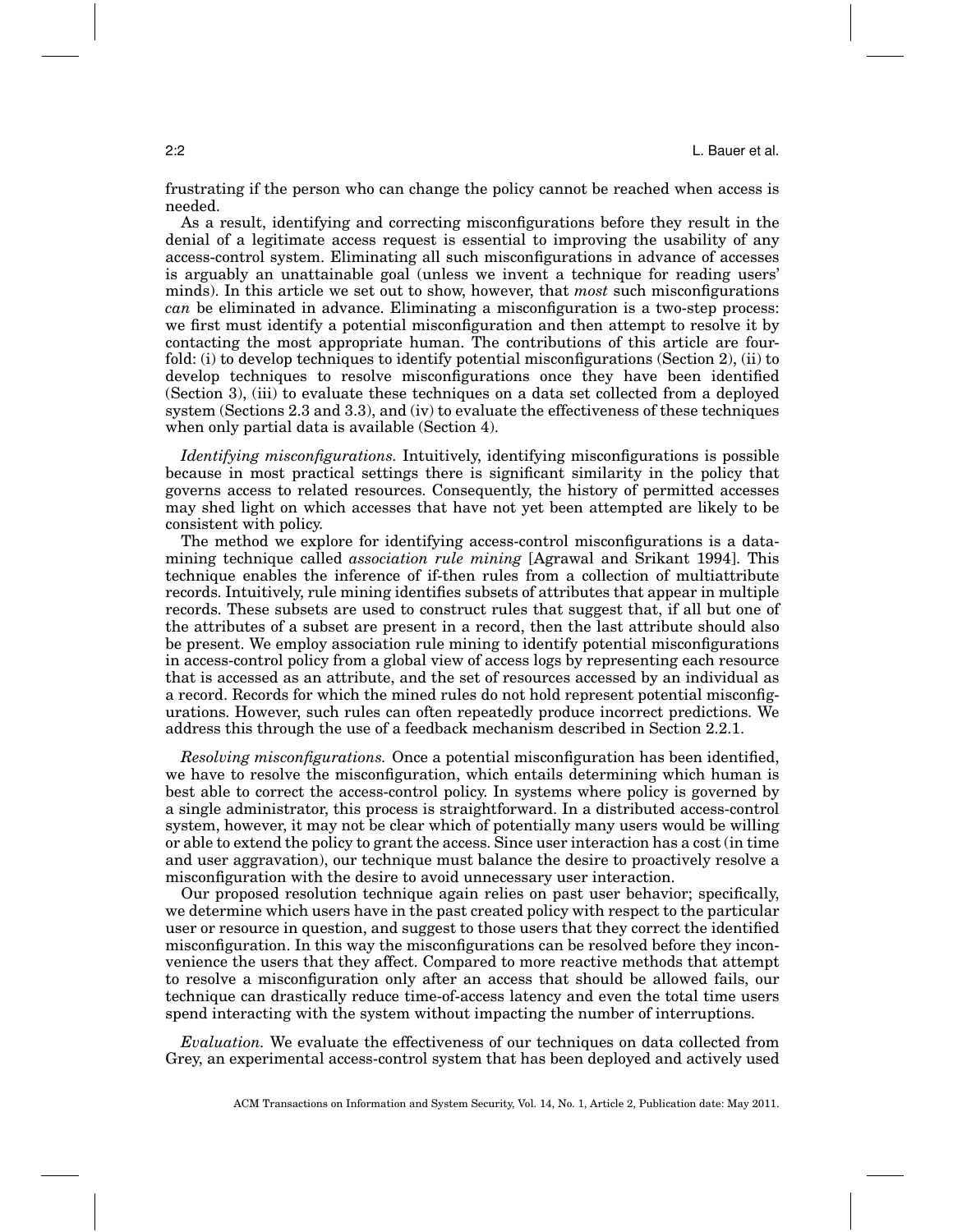at one of our institutions to control access to offices [Bauer et al. 2005]. This deployment is one in which misconfigurations that prolong access to an office substantially diminish the perceived usability of the system [Bauer et al. 2007a]. The dataset used in this article involves accesses to 25 physical doors by a community of 29 users. Each user accesses a door using a Grey application on her smartphone, which communicates via Bluetooth with an embedded computer that unlocks the door if the user is authorized to do so. Data drawn from logs allows us to reconstruct in detail how policy was exercised over the course of 10,911 attempted accesses. This data shows that there is a high degree of resource sharing; for example, 22 of the 25 resources were accessed by more than one user. Additionally, Grey supports dynamic policy creation, in that a user can delegate her authority to open a door using her smartphone, either at her own initiative or in response to a request to do so—for example, because another user has requested she do so from his Grey-enabled phone. This action results in the creation of a credential that represents this delegation. Grey's support for creating credentials to resolve policy misconfigurations allows us to record how users were able to resolve misconfigurations in real life. We augment this data with information collected from a user survey that asked what policy users were willing to implement should the need arise. Results from the survey allow us to determine precisely how users would resolve misconfigurations in scenarios that did not occur over the course of our deployment. This data is essential for evaluating the effectiveness of our technique for proactively resolving misconfigurations.

As expected, the performance of the methods we explore can be tuned to achieve a desired tradeoff between success in detecting and guiding the repair of misconfigurations, and the inconvenience to users of suggesting incorrect modifications to policy. On our data set, for a particular, reasonable set of parameters, we correctly identify 58% of intended, but not yet implemented policy, that is, 58% of the misconfigurations in the implemented policy. Using these predictions, our technique for resolving misconfigurations is able to proactively implement the needed policy for 43% of accesses that would otherwise have incurred a costly time-of-access delay. Each such correction results in significant savings in time-of-access latency. These gains are achieved without impacting the total time users spend interacting with the system.

We believe our techniques can be applied to a variety of access-control systems beyond the one on which we evaluated them, including those in which policies are organized using groups or roles, as is the case for RBAC systems. However, evaluating the effectiveness of our approach in such systems remains future work.

*Performance with partial data.* In practice, it may be infeasible to have an unfettered view of *all* the accesses in a system. For example, the data available to our misconfiguration detection algorithm may not include accesses by individuals who prefer to withhold their data or accesses of specific resources, like bathrooms, that users may prefer not to be monitored. Withholding data from our algorithm in this way will necessarily prevent it from making predictions about the user or resource whose data is missing and could potentially have a detrimental effect on the algorithm's ability to predict the accesses of other users or resources.

To investigate our algorithm's robustness to withholding data, we evaluate its performance on incomplete datasets. We construct these by removing from the dataset derived from our deployment of Grey all the accesses by various subsets of users or to various subsets of resources. We show that our ability to detect misconfigurations in the worst case decreases only slightly when subsets of data up to size 20% are removed. This indicates that, for our dataset, subsets of users can be removed for privacy or scalability reasons without significantly impacting the experience of the remaining users.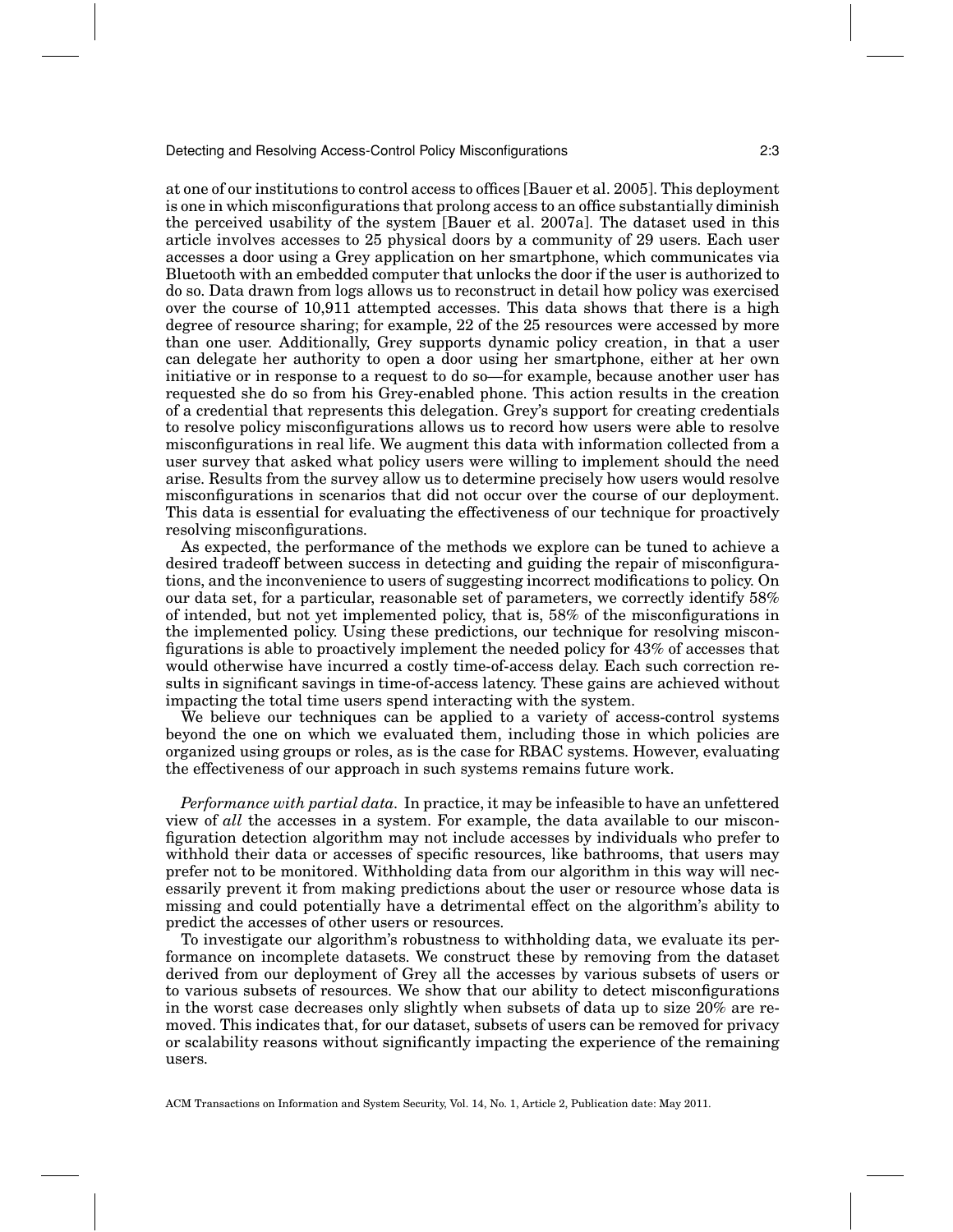## **2. TECHNIQUES FOR IDENTIFYING MISCONFIGURATIONS**

To identify potential policy misconfigurations, we first use *association rule mining* to detect statistical patterns, or *rules*, from a central database of previously observed accesses (Section 2.1). We then analyze our data using these rules to predict potential misconfigurations, or instances of the data for which the rules do not hold (Section 2.2). Once we determine whether or not a prediction was correct, we incorporate the result into a feedback mechanism to promote the continued use of rules that accurately reflect policy and prune rules that do not.

To illustrate the usefulness of this technique, consider the following scenario. Bob is a new student who is advised by Alice, a professor. Bob and Alice both work in a building where the same system controls access to Alice's office, Bob's office (which is shared with some of Alice's other students), a shared lab, and a machine room. When the department assigns Bob an office, it configures access-control policy to allow Bob to gain access to his office (e.g., by giving Bob the appropriate key). Though Alice is willing in principle to allow Bob access to the lab and machine room, both she and the department neglect to enact this policy.

The first time Bob attempts to access the shared lab space, he is denied access as a result of the misconfiguration, at which point he must contact Alice or the department to correct it. This process is intrusive and could potentially take minutes or even hours. However, the past actions of Bob's office mates suggest that people who access Bob's office are very likely to also access the shared lab space and machine room. The techniques we describe here allow us to infer from Bob's access to his office that Bob is likely to need access to the lab space and machine room. Identifying this in advance allows for the misconfiguration to be corrected before it results a denied access and wasted time. Detecting the misconfiguration is accomplished using only the history of accesses in the system; the technique is independent of the underlying access-control mechanism, policy, and policy-specification language.

## **2.1. Association Rule Mining**

The objective of association rule mining is to take a series of records that are characterized by a fixed number of attributes, for example, Boolean attributes *A* through *D*, and discover rules that model relationships between those attributes. Suppose that, for 75% of the records where both *A* and *B* are true, *D* is also true. This property would give rise to the rule  $A \wedge B \rightarrow D$ . One measure of the quality of this rule is *confidence*, which is defined as the percentage of time that the conclusion is true given that the premises of the rule are true (75% for this example). Confidence represents the overall quality of a rule.

We employ the Apriori algorithm [Agrawal and Srikant 1994] to mine association rules, although other methods also exist. In Apriori, an *itemset* is a group of attributes, and the *support* of an itemset is the fraction of records in which those attributes occur together. Apriori first builds all itemsets with support exceeding a specified minimum. For each of these itemsets (e.g.,  $A \wedge B \wedge D$ ), Apriori enumerates all subsets of the itemset  $(D, B \wedge D,$  etc.). Using each subset as the premise for a rule and the remainder of the itemset as the conclusion, Apriori calculates the confidence of the rule, and keeps only rules whose confidence exceeds a specified minimum. The support of the rule is the support of the itemset from which it was generated, that is, of the itemset consisting of the rule's premise and conclusion.

In our context, each resource is represented by a Boolean attribute. Each user in the system is represented by a record in which the attributes corresponding to the resources that the user has accessed are set to true. For example, if attributes *A* through *D* each represent a resource, the record  $\langle false, true, true, false \rangle$  would represent a user who has accessed resources *B* and *C*.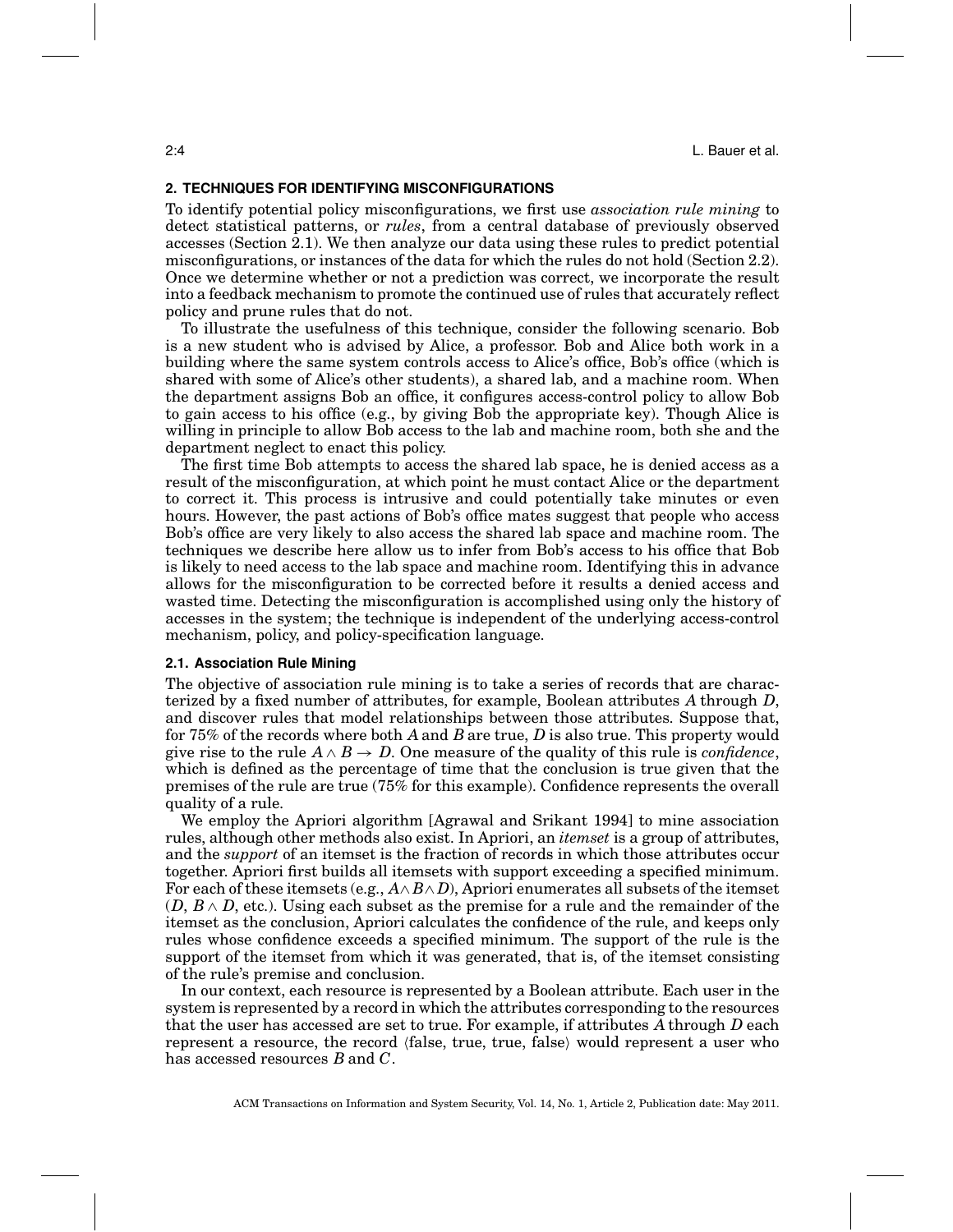In our scenario, a small number of high-quality rules may identify statistically significant patterns, but on too small of a subset of the overall policy to be of much use. Thus, in tuning the output produced by Apriori, our objective is to balance the quality of the rules produced with the quantity of those rules. We achieve this by varying the minimum allowable confidence and support that a rule may have. Requiring a higher confidence biases the output toward rules that are true with high likelihood, while requiring higher support biases the output toward rules that describe patterns that occur with higher frequency. Section 2.3 describes the extent to which these parameters affect our ability to detect misconfigurations.

#### **2.2. Using Mined Rules to Make Predictions**

We use the rules output by Apriori to identify potential policy misconfigurations. A potential misconfiguration is a record for which the premises of the rule hold, but the conclusion does not. If a rule has a confidence of one, it implies that for all records which the premises of the rule hold, the conclusion of the rule holds as well. This means that every user who has accessed the resources represented by the premises of the rule has already accessed the resource mentioned in the conclusion. Hence, these rules cannot be indicators of misconfigurations, and so we ignore them. For each remaining rule, we identify the records for which the premise holds, but the conclusion does not. Each such record represents a potential misconfiguration; we predict that the user represented by that record should have access to the resource identified by the conclusion of the rule.

2.2.1. Feedback. One limitation of using mined rules to predict policy is that a dataset may contain several patterns that are statistically significant (i.e., they produce rules whose confidence exceeds the minimum) that are nonetheless poor indicators of policy. For example, the rule (perimeter door  $A \rightarrow$  office *D*) may have medium confidence because door *A* is physically close to office *D*, and is therefore used primarily by the professor who owns office *D* and by his students. However, should this rule be used for prediction, the professor will be asked to delegate authority to enter his office to everyone who accesses door *A*.

To prevent the system from making repeated predictions on the basis of poor rules, we introduce a feedback mechanism that scores rules according to the correctness of the predictions they produce. A correct prediction is one that identifies a misconfiguration that a human is willing to repair. The idea is to penalize a rule when it results in an incorrect prediction, and to reward it when it results in a correct prediction. Rules whose score drops below a threshold are no longer considered when making predictions.

To illustrate how scores are computed, consider the following example. Suppose that the four resources *A* through *D* are commonly accessed together. This implies that Apriori will construct, among others, the itemsets *A*∧ *B*∧ *D* and *A*∧*C* ∧ *D*. Suppose that Apriori then constructs from these itemsets the rules  $A \wedge B \rightarrow D$  and  $A \wedge C \rightarrow D$ . Our feedback mechanism keeps a pairwise score for each premise attribute and conclusion, that is,  $(A, D)$ ,  $(B, D)$ , and  $(C, D)$ . If the rule  $A \wedge B \rightarrow D$  is used to make a correct prediction, the scores for  $(A, D)$  and  $(B, D)$  will be incremented. If the prediction was incorrect, those scores will be decremented. If  $A \wedge B \rightarrow D$  produces four incorrect predictions and  $A \wedge C \rightarrow D$  produces three correct predictions, the scores for  $(A, D)$ , (*B*, *D*), and (*C*, *D*) will be −1, −4, and 3, respectively.

The score for a rule is the sum of the scores of the premise attribute, conclusion pairs. In the scenario described above,  $A \wedge B \rightarrow D$  would have a score of  $-5$ , while  $A \wedge C \rightarrow D$ would have a score of 2. If the threshold for pruning rules is zero,  $A \wedge B \rightarrow D$  would be pruned from the set of rules used to make predictions.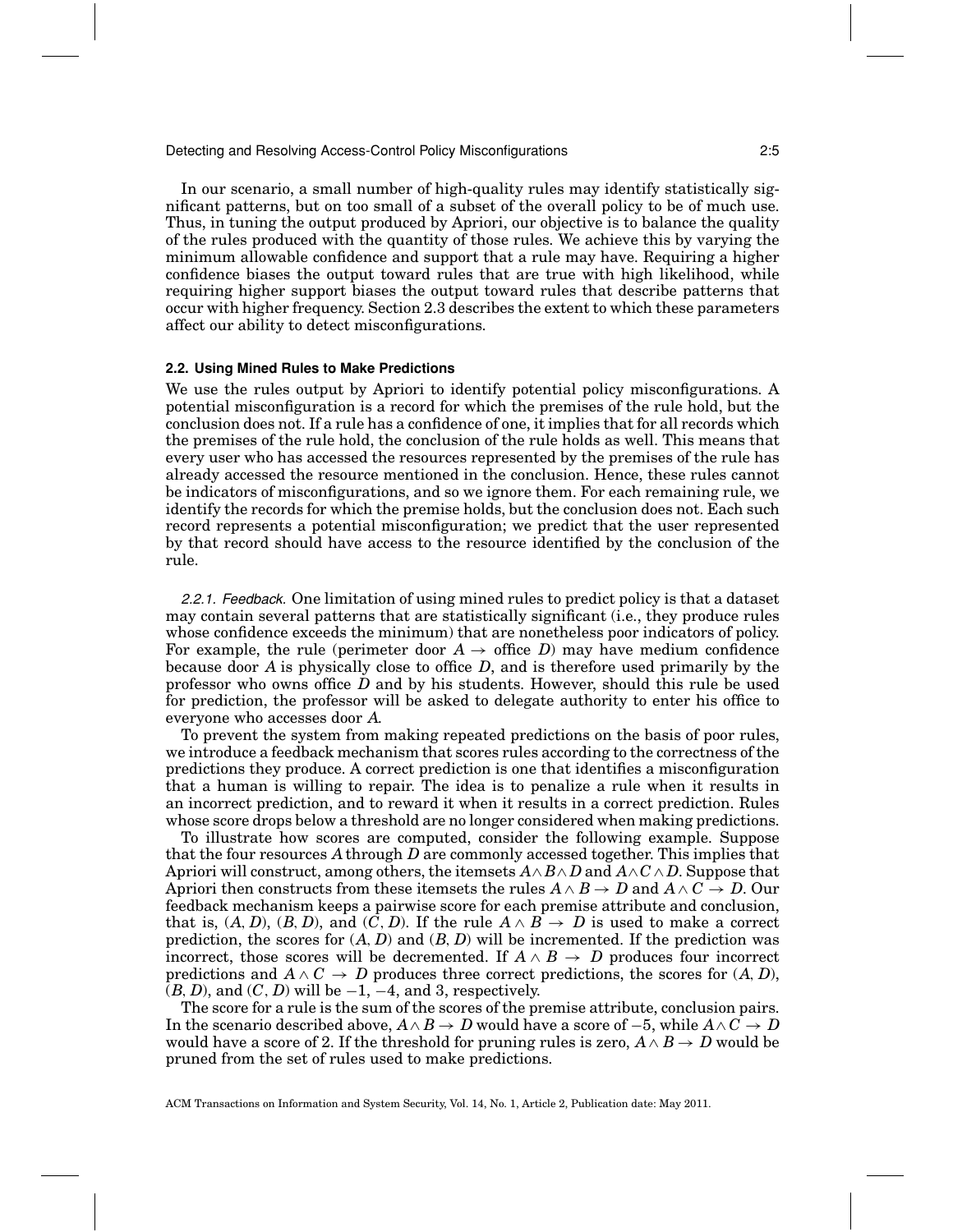The reason for employing this technique instead of a more straightforward system where each rule is scored independently is that an itemset will often result in many more rules than the example presented above. (In fact, Apriori may produce a rule with every combination of  $A$ ,  $\overline{B}$ , and  $C$  as the premise.) Our technique allows us to more quickly prune groups of similar rules that are poor indicators of policy.

This feedback strategy performs well in our evaluation. However, in a hypothetical scenario, a rule could acquire a high positive score, which would require that many failures occur before the rule is pruned. In situations where this is unacceptable, the system could employ alternative feedback strategies that consider only recent accesses or compute the feedback score as a percentage of successful predictions. In the unlikely event that a rule's feedback score is high but its continued use is problematic, an administrator can manually prune the rule.

#### **2.3. Evaluation**

In evaluating our prediction techniques, we distinguish between several different types of policy. *Implemented policy* is the policy explicitly configured in the system that grants authority to users. Data from logs is sufficient to learn the entire implemented policy for our deployment environment. *Intended policy* includes implemented policy and policy that is consistent with users intentions but has not yet been configured in the system. *Exercised policy* is the subset of implemented policy that allowed the accesses that were observed in the logs. This is the only kind of policy that is used for making predictions; the other policy sets are used purely to evaluate the effectiveness of our methods. Finally, *unexercised policy* is the intended policy without the component that has been exercised.

Since intended policy can only be partially gathered from system logs, we distributed a questionnaire to each user who acts as first-line administrator for a resource. The questionnaire listed all of the resources that the administrator had the authority to delegate. For each such resource, the administrator was asked to select (from a list) the users to whom she would be willing to delegate authority. This allowed us to determine, for situations that did not occur in actual use of the system, whether the administrators would be willing to grant authority. These responses were used solely to analyze the accuracy of our predictions.

Our evaluations took place in a simulated environment defined by the usage data that we collected from our deployment. The logs describe 10,911 access attempts of 29 users to 25 doors. For each access attempt we logged who attempted to access which resource, when the attempt was made, and whether it succeeded; we refer to each such record as an *access event*. Several subsets of the implemented policy were completely or partially preconfigured, for example, seven perimeter doors were preconfigured to be accessible to all users through a policy that used groups, and gaining access to these doors required no policy reconfiguration.

We replay the sequence of access events logged by our system and, after every event, attempt to predict which new policies are consistent with the accesses observed so far. Figure 1 shows an overview of the steps that take place during each simulation iteration. The performance numbers we report are aggregated over the entire run of the simulation. A prediction is considered *accurate* with respect to exercised policy if the predicted policy is exercised in the data set for the first time after the the prediction was made. We also evaluate accuracy with respect to intended policy; here we count a prediction as accurate if it is consistent with intended policy that has not yet been exercised (regardless of whether it is ever exercised). Although accuracy of prediction is an important metric, in practice it is important to achieve both good accuracy and good *coverage*. Coverage is the percentage of the target space predicted, that is, the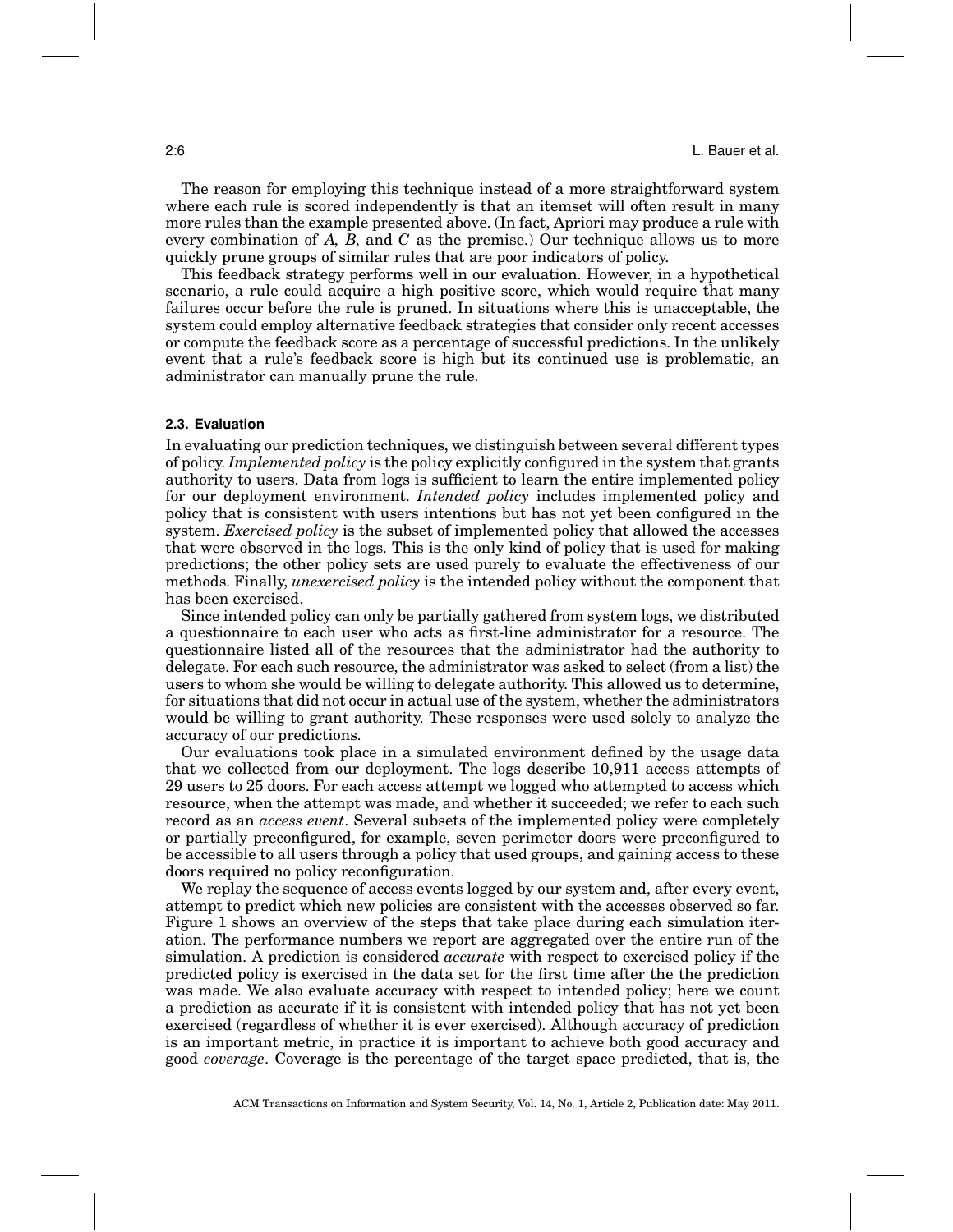

Fig. 1. Simulation steps at every iteration: (1) augment access matrix that represents policy exercised so far; (2) mine rules; (3) identify potential misconfigurations by applying rules to access matrix from step 1; (4) evaluate predictions by comparing against entries in the access matrix that represents all exercised policy (or intended policy; we report both sets of results).

percentage of accesses that would be allowed by the intended (or, alternatively, exercised) policy that we are able to predict.

2.3.1. Prediction Accuracy. We evaluate the accuracy of our predictions with respect to both exercised and intended policy. Accuracy is affected by tuning three parameters: the minimum confidence, *minconf*, and support, *minsup*, that a rule may have, and the feedback threshold, *fthresh*, that governs the minimum feedback score that a rule must have to be used in the prediction process (see Section 2.2.1). We evaluate three values for *minsup*: 0.03, 0.06, and 0.09, which represent supports of one, two, and three records. We evaluate confidence values ranging between 0.01 and 0.8. Values above 0.8 resulted in so few predictions that the accuracy was not meaningful.

In practice, the feedback score represents the result of previous attempts to resolve misconfigurations. However, the success rate of the resolution process depends on other factors, like our ability to efficiently detect whom to prompt to correct detected misconfigurations (see Section 3). To evaluate the accuracy of our predictions in isolation from the resolution process, we use *ideal feedback*, in which the scoring is based on what we know to be the intended policy in the system. We revert to the standard form of feedback when evaluating the resolution process in subsequent sections.

We evaluated *fthresh* values of −1, 0, and 1, using the technique described in Section 2.2.1 to score each rule. A rule is used to generate predictions only if it had no feedback score or if its feedback score was greater than or equal to the threshold value *fthresh*. For clarity, we present only the results obtained with *fthresh* set to 1, since that setting offered the greatest benefit.

Figures 2 and 3 show the prediction accuracy with respect to exercised and intended policy. As expected, including feedback in the prediction method improved accuracy. Using rules with higher confidence and support parameters uniformly improves the accuracy of predictions with respect to intended policy, but the benefit with respect to exercised policy peaks at a confidence of around 0.65. Intuitively, this shows that, while past behavior gives us more insight into intended policy, future accesses are not drawn uniformly from this space. We conjecture that a larger dataset, in which the exercised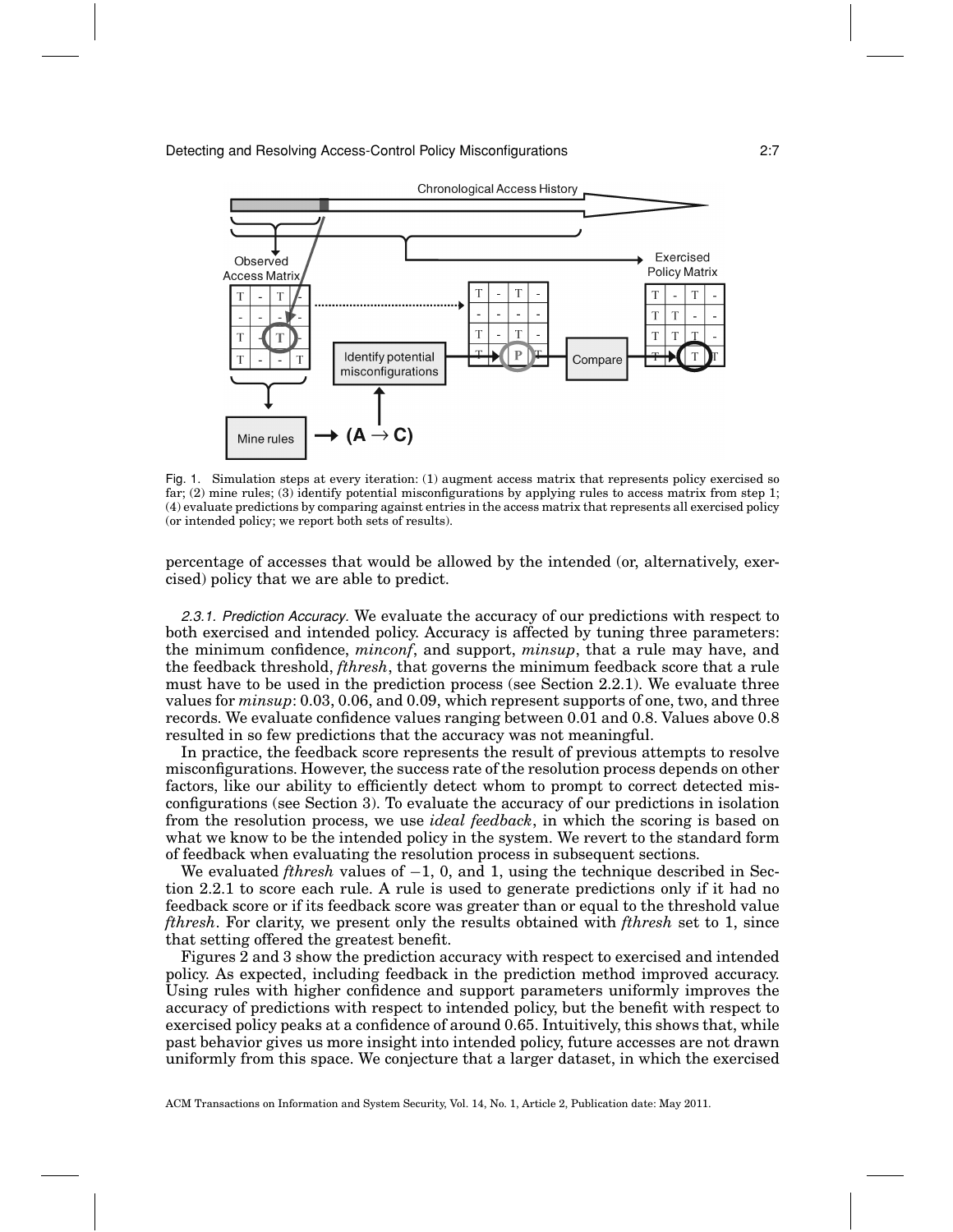## 2:8 L. Bauer et al.



Fig. 2. Prediction accuracy (exercised policy).



Fig. 3. Prediction accuracy (intended policy).

policy covered a greater part of the intended policy, would show improved performance with respect to exercised policy.

The increased accuracy achieved by using higher-quality rules lowers the total number of predictions, as we will discuss in Section 2.3.2.

2.3.2. Prediction Coverage. We evaluate prediction coverage for exercised and intended policy while varying the same parameters as when evaluating prediction accuracy. Our findings are shown in Figures 4 and 5. As expected, again, coverage decreases as we improve the accuracy of the rules. That is, the more accurate rules apply in a smaller number of cases, and so predictions that would be made by a less accurate rule are missed. Interestingly, a sharp dropoff in coverage doesn't occur until confidence values are raised above 0.5, suggesting that values in the range between 0.3 and 0.5 may produce rules that are both accurate and have good coverage. With reasonable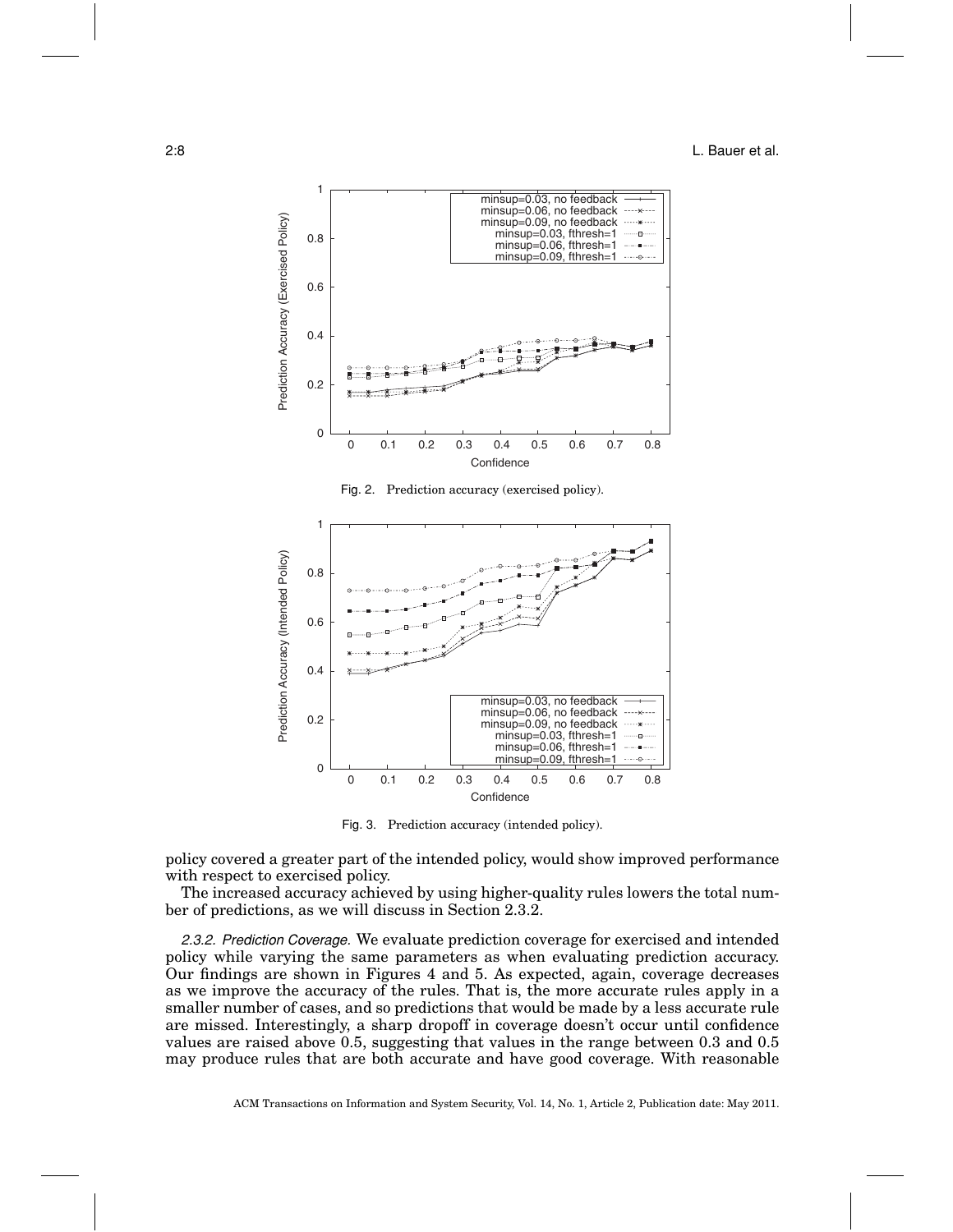

Fig. 4. Coverage of exercised policy.



Fig. 5. Coverage of intended policy.

parameters ( $minus = 0.03$ ,  $minconf = 0.4$ , and  $fitness = 1$ ), our predictions cover 48% of the exercised policy and 58% of the intended policy.

2.3.3. Accuracy over Time. In addition to measuring the aggregate accuracy of predictions across an entire run of the simulator, it is interesting to know how prediction accuracy varies as a function of time. To measure this, we compute the accuracy of predictions over intervals that contain 50 predictions each. Figure 6 shows these results for different values of *minconf* with *minsup* fixed at 0.03. Rules with a higher minimum confidence make fewer predictions and so result in fewer data points. Different values of *minsup* exhibit similar trends.

Somewhat surprisingly, we found that the predictions made early in the simulation are, roughly speaking, as accurate as those made later when more history was available to the rule-mining algorithm. We conjecture that this is because the initial data points, though relatively few in quantity, were of high quality. In other words, the early accesses are made by a small number of people and to a small number of shared resources, and so were representative of a very small but often exercised subset of the intended policy.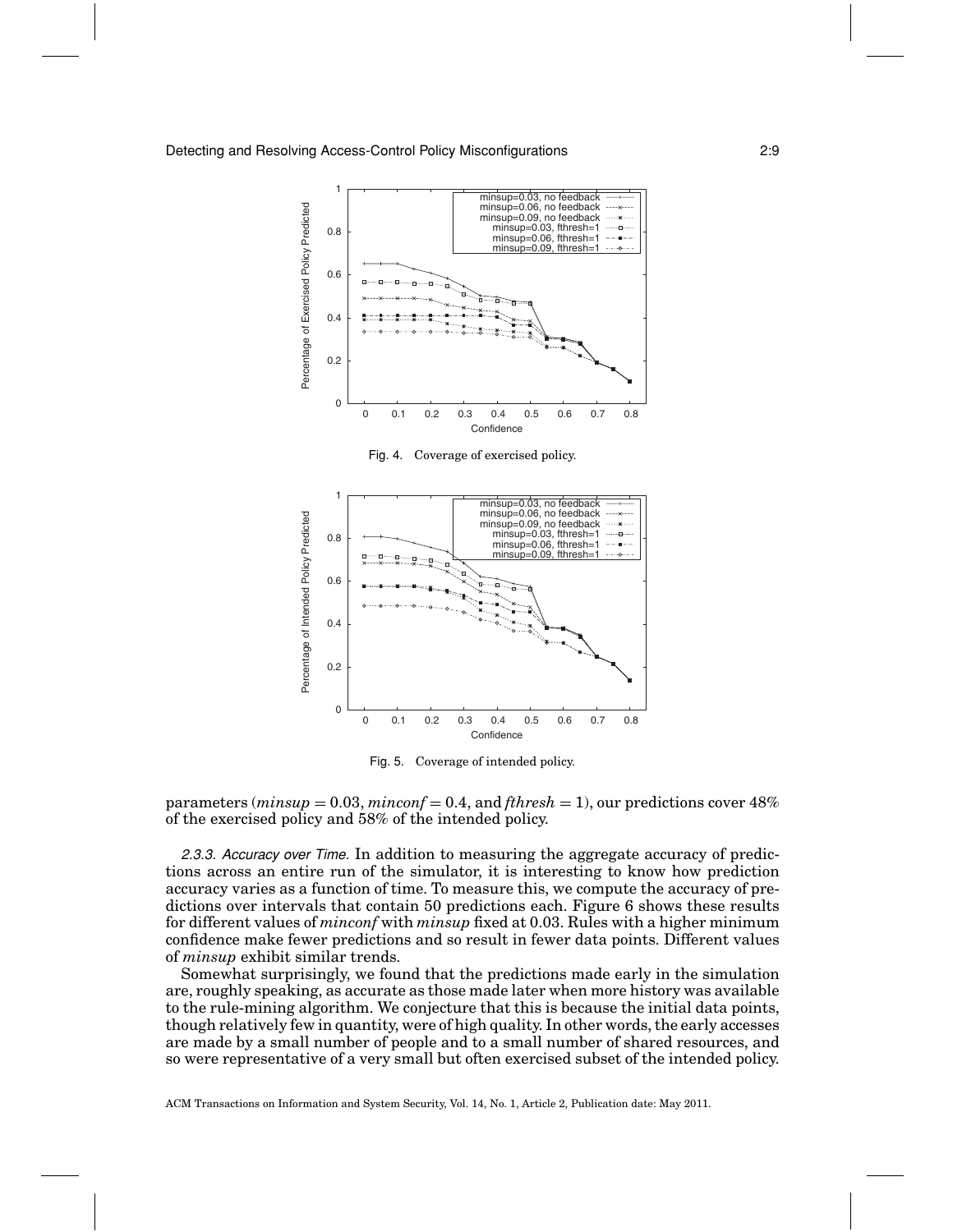## 2:10 L. Bauer et al.



Fig. 6. Prediction accuracy versus time.

## **2.4. Discussion**

We evaluated our ability to predict accesses that are consistent with policy with respect to both accuracy and coverage. Reasonably good performance was achieved using each metric, but, more importantly, we identified a combination of parameters for which the predictions were both reasonably accurate (i.e., not erroneous) and covered a large portion of the unexercised or eventually exercised policy. Specifically, minimum-confidence values between 0.3 and 0.5 achieved the best tradeoff. For these parameters, the increased accuracy resulting from our use of feedback to prune rules far outweighed the associated decrease in coverage.

Varying the minimum support that a rule must have did not impact the results as much as the other parameters. The higher coverage that resulted from a minimumsupport value of 0.03 outweighed the increase in accuracy achieved by using higher values, and so for the evaluation in Section 3.3 we will fix the minimum support to 0.03.

Finally, we found that the predictions made with relatively few data points were roughly as accurate as predictions made with many more. Consequently, it appears that our methods would work well even in the early phases of adoption or deployment of a system that uses them.

One important question is to what extent will the success of our technique on our dataset carry over to systems with different access patterns and policies. Our technique exploits the observation that principals with similar access patterns are often granted access to those resources via similar policies. Thus, in any system where users' access patterns imply characteristics of access-control policy, our technique is likely to provide benefit, regardless of how policy is organized (e.g., only with roles, as in an RBAC system). Our technique will not be effective in a system where few shared resources exist or there is little overlap between the access patterns of individual users.

In systems in which permissions can be assigned directly to users, converting our predictions to policy is straightforward for the appropriate administrator. In systems where policy is more abstract (e.g., an RBAC system), acting on a suggestion may require adding a user to a new group or role, assigning permissions to a role, etc. To make our predictions easier to act on in such a system, it would be helpful to automatically generate suggestions as to what this step could be.

Our technique is effective as long as there is a discrepancy between implemented policy and intended policy. If a system is able to exactly implement the intended policy

ACM Transactions on Information and System Security, Vol. 14, No. 1, Article 2, Publication date: May 2011.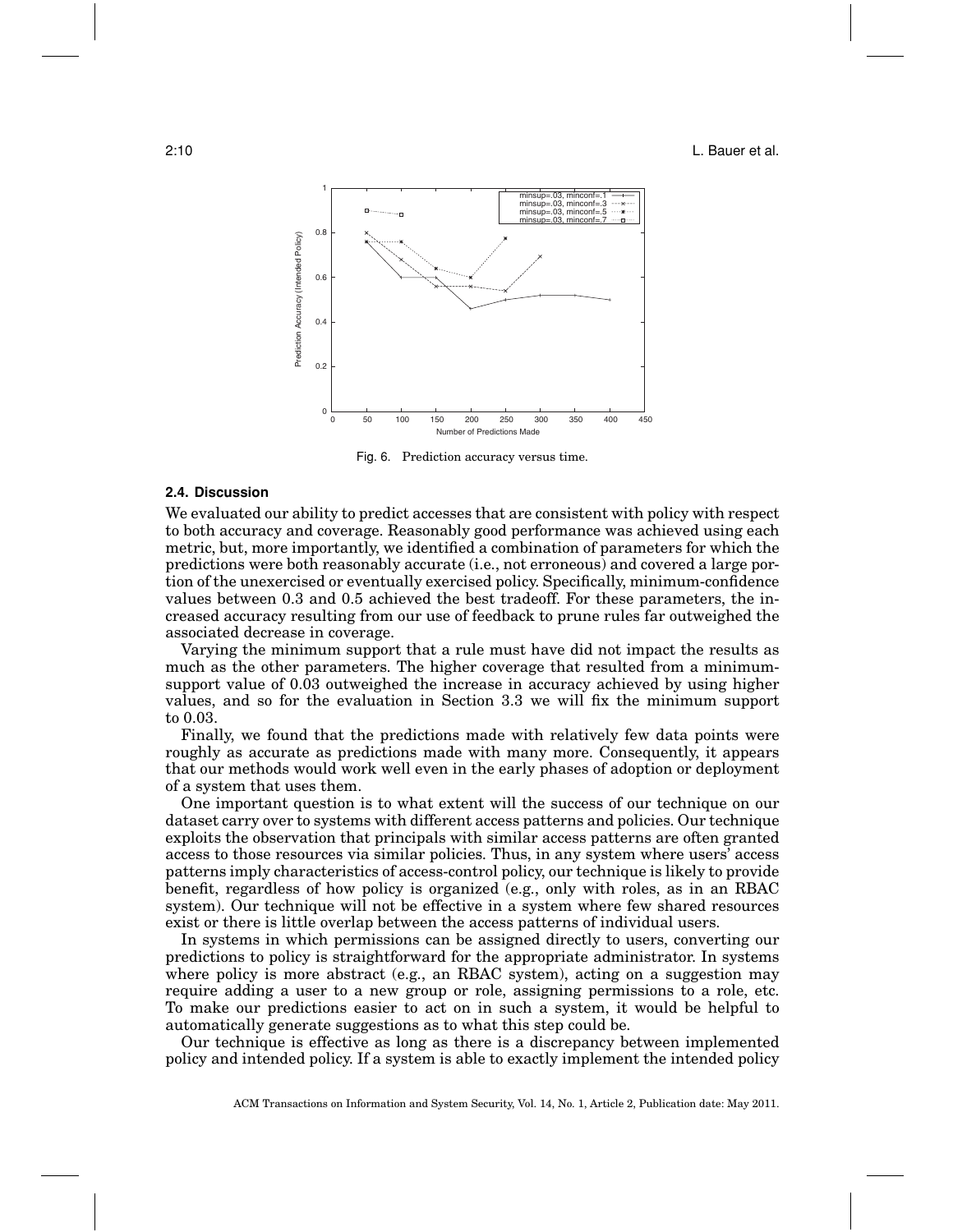and the intended policy is fully known at the outset, then there are no misconfigurations to detect. However, regardless of the expressiveness of the policy language used by the system, neither of these conditions is likely to be met: the intended policy is often dynamic, that is, developed in response to new situations; and even when the intended policy is not dynamic, it is rarely fully specified at the outset. Therefore, it seems likely that most systems will have misconfigurations.

## **3. TECHNIQUES FOR REPAIRING MISCONFIGURATIONS**

Once a potential misconfiguration has been identified, it is best if the policy is corrected as soon as possible to maximize the likelihood that the misconfiguration will not affect users. Since an identified misconfiguration might be erroneous, a user with the authority to modify policy must be queried to determine if the identified misconfiguration is consistent with the intended policy. If it is, then the user can repair the misconfiguration by altering or extending the policy. How the user elects to modify the policy is orthogonal to our work; it could entail changing an access-control list on a server or issuing digitally signed credentials that create a new group and delegate authority to that group. However, if there is only a single administrator in charge of policy, the question of which user to contact becomes trivial. Hence we look at the more difficult problem of repairing misconfigurations in distributed access-control systems in which multiple users may have the ability to modify policy.

Following the example in Section 2, when Bob discovers that he cannot access the shared lab space, he must determine whom to ask for assistance in resolving this misconfiguration. Since the lab space is shared, Alice may not be the only person with the authority to modify access-control policy. Professors Charlie and David may also be able to edit the policy governing the lab, but they may not be willing to grant authority to Bob. In this case, then, we would like the system to contact Alice and suggest to her that she amend policy to allow Bob access.

In this scenario, our previous work relied on Bob's intuition to direct queries to the most appropriate principals [Bauer et al. 2007b]. However, we would like to resolve such misconfigurations proactively, that is, at a time when Bob is not actively interacting with the system. Contacting the user to obtain his intuition at a time when he is not already interacting with the system would necessarily involve an additional user interruption. Instead, we attempt to determine which users are most likely to be able and willing to resolve the misconfiguration by analyzing past user behavior.

#### **3.1. Users to Contact**

The strategy that is most likely to succeed in repairing the misconfiguration is one that exhaustively queries all users who have the relevant authority, but this process is likely to annoy users who are unnecessarily interrupted. Therefore, when deciding which users to contact, we must balance the desire to repair the misconfiguration with the desire to avoid unnecessary user interaction.

To determine which users have the authority to resolve a misconfiguration, we could analyze the implemented access-control policy. However, the language for expressing policy varies widely between systems, and we wish to design a technique that is not specific to any particular language. Instead, we determine who has authority to repair a misconfiguration by analyzing the observed behavior of users when they resolved past misconfigurations. This is possible because, in addition to logging past access attempts, our system maintains data about whom users contacted when attempting to manually resolve misconfigurations. The intuition is that, because of similarities in the structure of access-control policy, principals who have rendered assistance in similar scenarios in the past are likely to provide assistance in the future, as well. For cases where this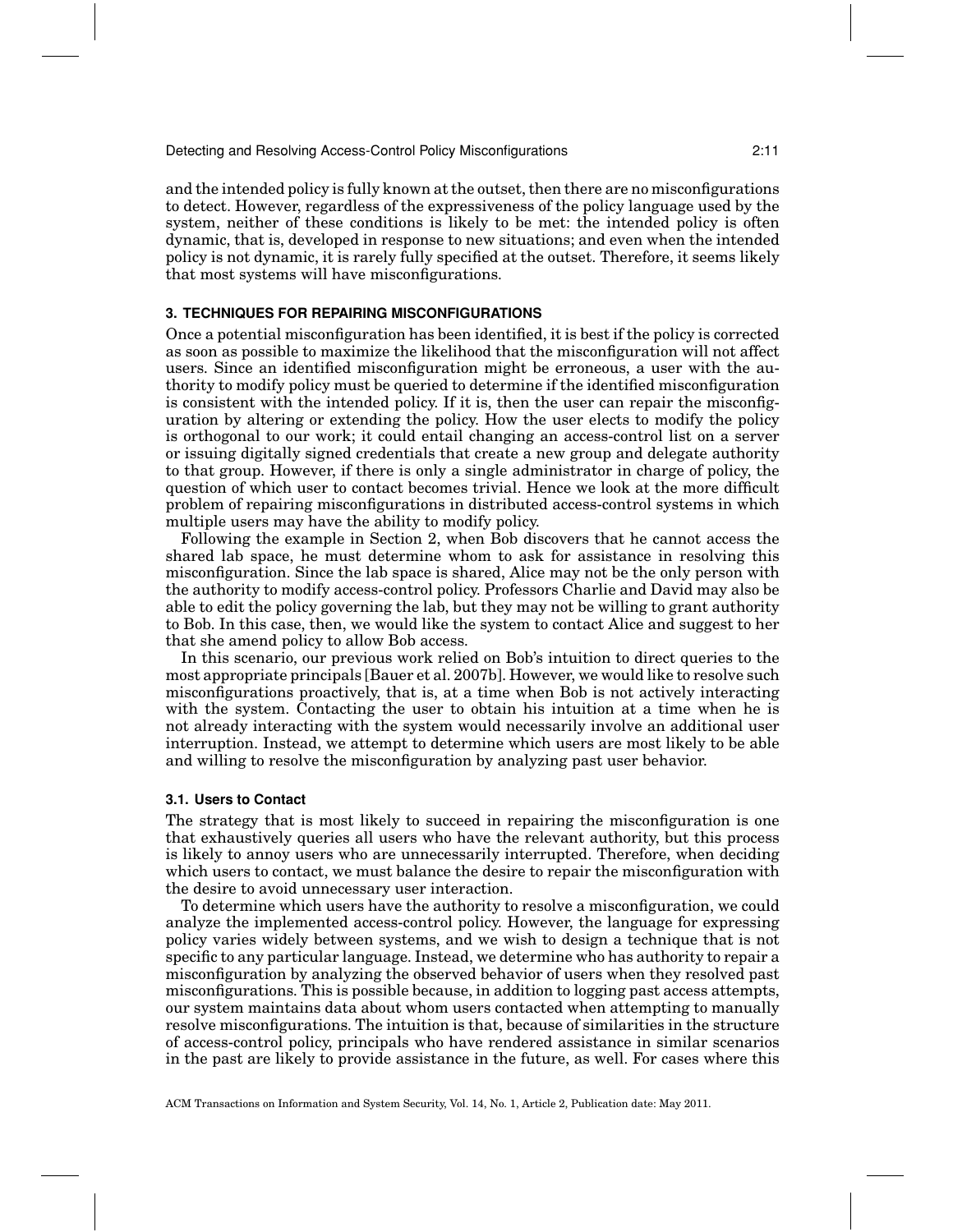strategy is insufficient, we also consider the users who have previously accessed the resource, as they may be allowed to redelegate authority.

## **3.2. Directing Resolution Requests**

We propose four different strategies for constructing a candidate list of these principals based on past user behavior. Once this candidate list has been assembled, it is sorted in descending order by the number of times the principal has rendered assistance in previous scenarios.

*Strategy 1: OU* The candidate list consists of the principals who previously rendered assistance to Other Users (OU) when they attempted to gain access to the resource mentioned in the prediction.

*Strategy 2: OR* The candidate list consists of the principals who previously rendered assistance to the user mentioned in the prediction when that user accessed Other Resources (OR).

*Strategy 3: U* The candidate list consists of the Union (U) of the lists produced by the OU and OR strategies.

*Strategy 4: UPPA* The candidate list contains the list U plus the Principals who Previously Accessed (UPPA) the resource mentioned in the prediction. Since these principals have not previously rendered aid to anyone, they will be sorted to the end of the candidate list.

The last strategy aims to cover the case where the structure of the policy that would authorize the predicted access is slightly different than the policy that authorized previous accesses. For example, should the system predict that Bob will access Alice's office, past observations may show that Alice's first access required the department to reconfigure policy. However, the department is unlikely to authorize Bob, whereas Alice (who has previously accessed the office) may be willing to provide the needed delegation.

## **3.3. Evaluation**

Our objective is to evaluate the ability of our resolution techniques to resolve misconfigurations using the simulated environment described in Section 2.3, and to determine to what extent our techniques affect the usability of the system.

Proactively resolving misconfigurations decreases the number of *high-latency accesses*, or accesses where a misconfiguration must be corrected at the time of access. However, resolving misconfigurations does involve user input; this effect is measured by counting the number of *user interruptions*. The length of time from making a prediction to the instant when the predicted access will be attempted we call the *maximum resolution time*. For the attempted access not to be a high-latency access, the misconfiguration must be resolved within this interval after the prediction. Our *success rate* is the percentage of misconfigurations that we resolve within this interval. Finally, the *total user-interaction time* is a rough estimate of the time users spend interacting with the system, both with and without our techniques.

3.3.1. Success Rate. The process for resolving a misconfiguration consists of constructing a candidate list of principals to query, determining how many of those candidates to query, and performing the queries. We evaluate the success rate using the four different strategies for constructing a candidate list presented in Section 3.2 with three different limits on the number of candidates to query.

Figure 7 shows the success rates obtained with these strategies when *minconf* and *minsup* are set to 0.4 and 0.03, respectively. The U and UPPA strategies are more likely to succeed than OU (which consults those who helped other users access the same resource) or OR (which consults those who helped the same user access other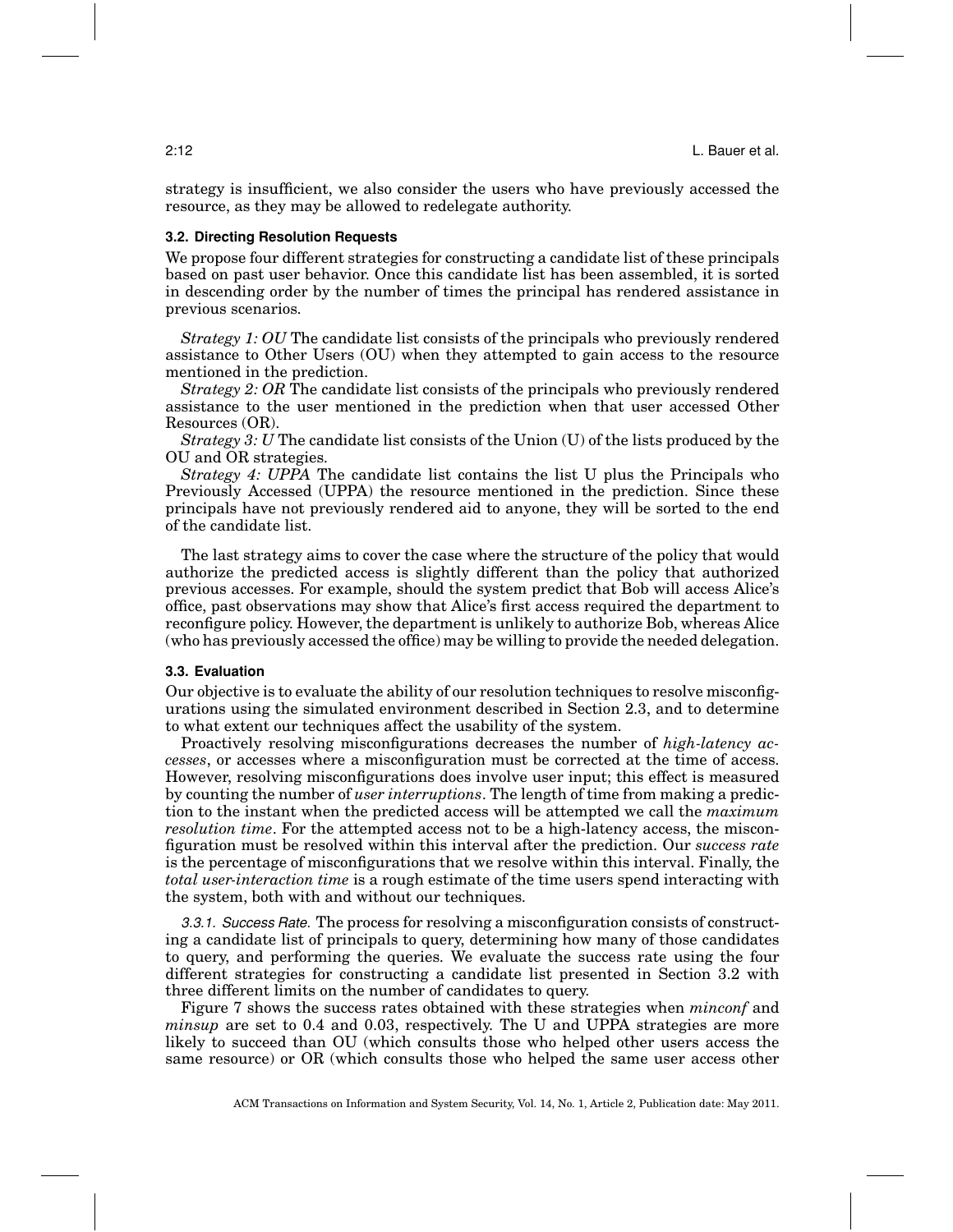

Fig. 7. Success rate of resolution strategies.

resources). This is not surprising, because U combines the results from OU and OR, and UPPA further extends U (by consulting users who previously accessed the same resource). In all cases, there was a noticeable benefit if the top two candidates were consulted instead of just the top candidate, but asking candidates beyond the top two offered little additional benefit. When only the most likely candidate was consulted, UPPA and U were equivalent, since UPPA's extension of the candidate list involved only appending to it. There is, of course, an increased overhead cost when consulting more than just the top candidate; we analyze this cost below in Sections 3.3.3 and 3.3.5.

3.3.2. High-Latency Accesses. If an access request is consistent with the intended access-control policy, but not with the implemented policy, then the user must attempt to resolve the misconfiguration prior to accessing the resource. The main cause of latency and inconvenience in this scenario is that human intervention is required to augment existing policy at the time of access. At best, this is inconvenient to both the person requesting access and the person who must repair the misconfiguration. At worst, the person who can resolve the misconfiguration may not be available, and the delay for repairing the misconfiguration may be very lengthy. The data we collected from our deployment encompasses 212 time-of-access policy corrections; in 39 cases a user's access was delayed by more than 10 min, and in 21 by over an hour.

Here we evaluate the extent to which our prediction and resolution techniques reduce the number of these high-latency accesses. The amount of reduction depends on the extent to which the predictions cover exercised policy (Figure 4) and the ability of the resolution process to succeed in the cases where exercised policy is correctly predicted (Figure 7).

Figure 8 shows the extent to which our prediction and resolution techniques reduce the number of high-latency accesses. Due to its higher success rate, consulting two users with UPPA reduces high-latency accesses more than consulting only one. Lower minimum-confidence thresholds yield greater reductions, because they produce greater coverage. More importantly, significant reductions can be achieved with confidence values that are likely to result in an acceptable amount of overhead: for example, a minimum-confidence value of 0.4 and a limit of two user consultations per misconfiguration reduces the number of high-latency accesses by 43%.

3.3.3. User Interruptions. Proactively resolving a misconfiguration may involve proactively querying users to determine the intended policy. We consider an interruption to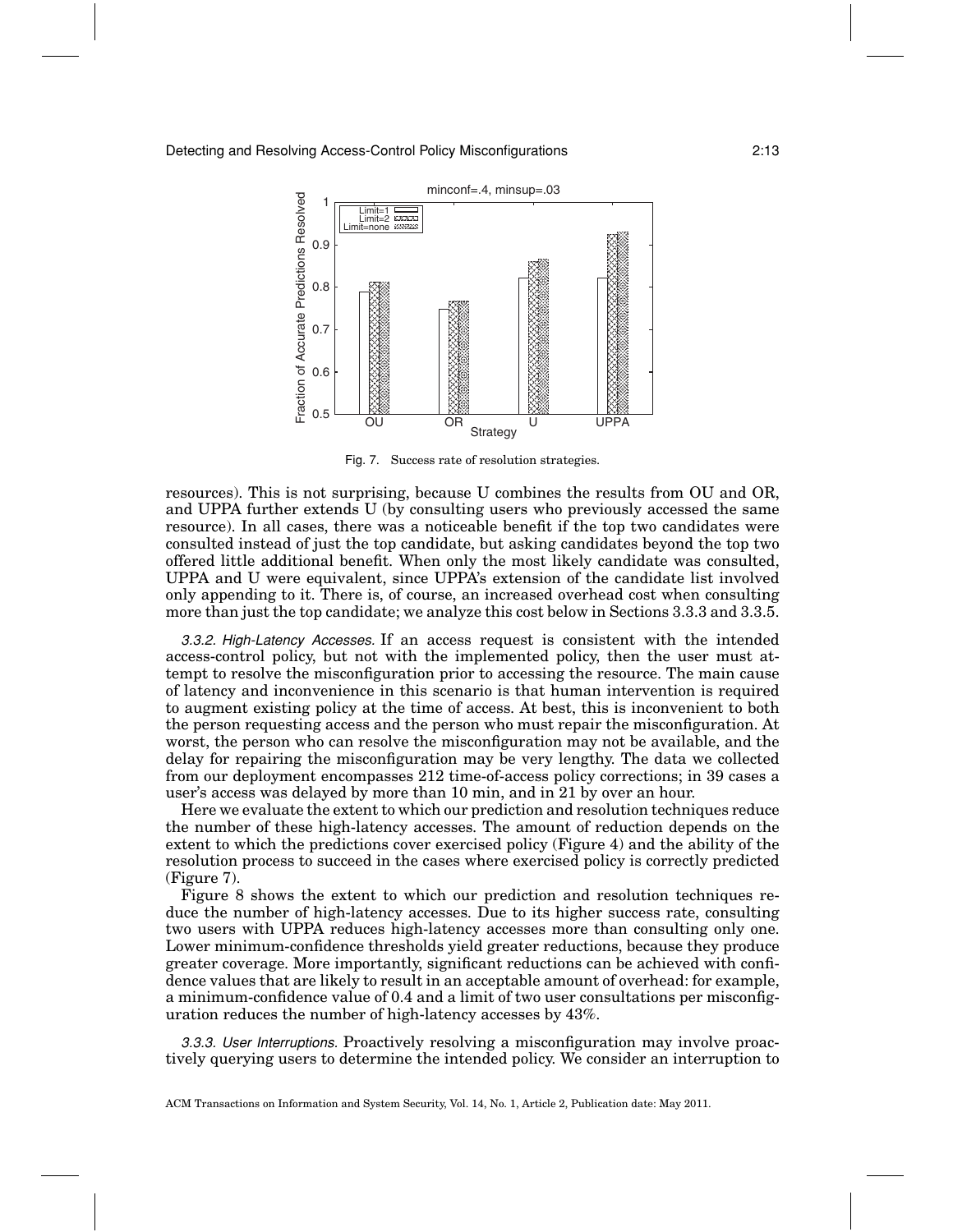## 2:14 L. Bauer et al.



Fig. 8. Number of high-latency accesses.



Fig. 9. Proactive user interruptions.

be any query directed to a user as part of the resolution process. This overstates the extent to which a user must be involved, because some queries directed to a user can be answered automatically by the user's phone in Grey, for example, if the misconfiguration can be resolved by policy that is implemented, but has not yet been exercised. Our survey did not ask users how they would implement their intended policies, so our simulations consider only policy that was exercised over the course of our deployment.

Often, several misconfigurations are detected at the same time, and their corresponding resolution processes query the same user, resulting in multiple interruptions. We introduce an optimization, *batching*, that groups these queries into a batch, allowing the user to answer them all as part of a single interactive session. This optimization is motivated by the observation that the incremental cost of additional user interaction is less than that of the initial interruption.

Figure 9 shows the number of user interruptions for our data when consulting either one or two principals chosen by the UPPA strategy and varying the minimumconfidence values for rules. Some principals, such as a department credential server, automatically respond to requests using implemented policy without requiring user interaction, and therefore these requests are not reflected in Figure 9. As expected,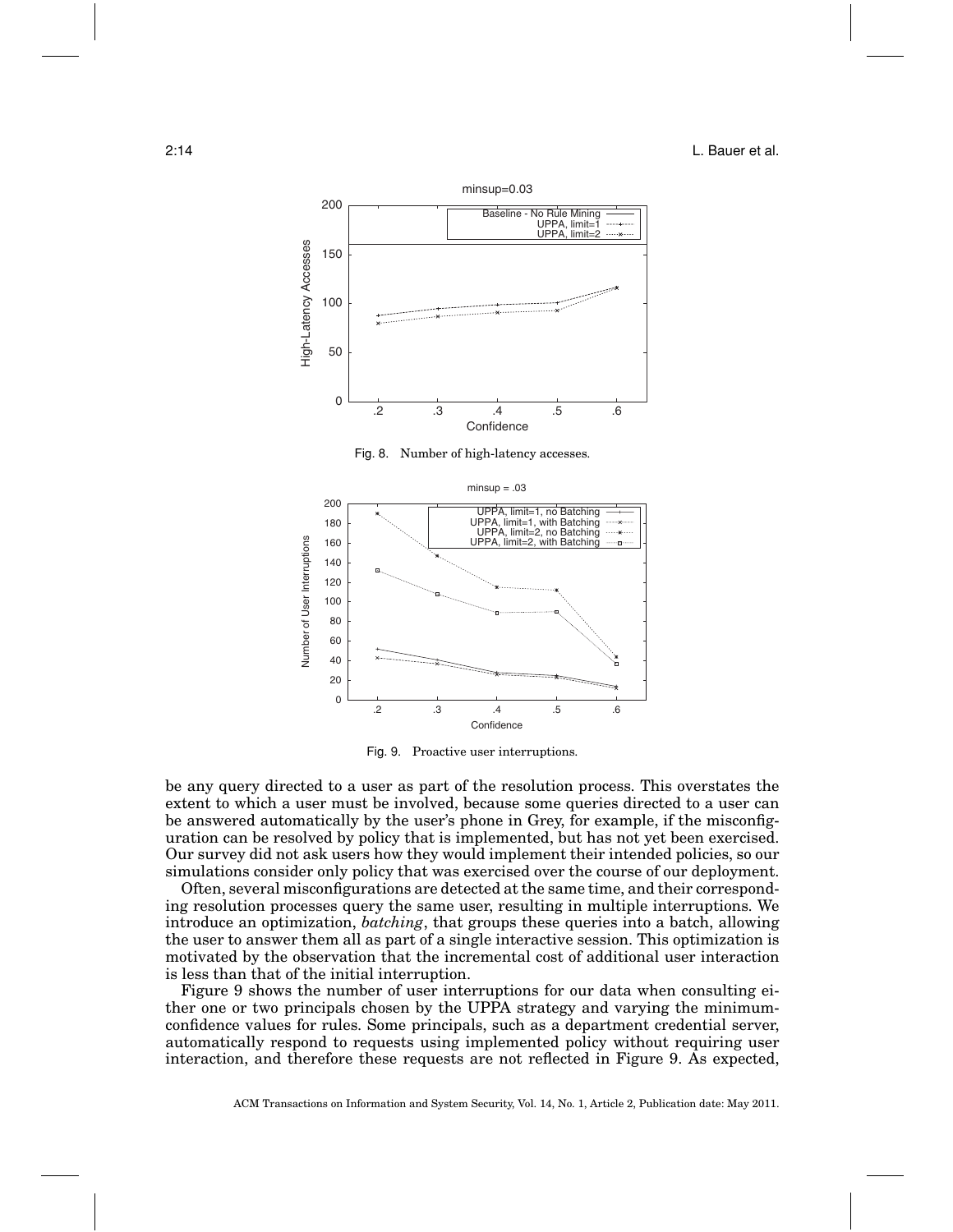

Fig. 10. Interruptions by principal.

consulting two principals instead of one increases the number of interruptions (and the success rate, as previously discussed). In some scenarios, the first principal consulted is one that responds automatically, but the second consultation requires user interaction. This explains how consulting two principals can produce more than twice as many interruptions as consulting only a single principal. Batching is more effective when consulting two principals and for low minimum-confidence values; these settings result in more attempts to consult users, and thus more opportunities to batch requests.

Interestingly, minimum-confidence values of 0.4 and 0.5 cause a marked decrease in the number of interruptions without significantly increasing the number of highlatency accesses (Figure 8).

Our techniques direct resolution requests to the principals who have provided assistance in similar scenarios in the past. If many principals administer a single resource, this approach could effectively penalize an administrator for providing assistance by directing more requests to that administrator. We discuss the limitations of our techniques and proposals for addressing them in Section 5.3. However, we find that this problem is not prevalent in our dataset. Figure 10 shows the distribution of requests (both proactive and reactive) between the principals who administer policy in the scenario where our techniques are used, and in the baseline scenario where rule mining is not used. We find that the distribution of requests in the scenario with our techniques is largely similar to the baseline scenario. When using our techniques, Principal 6 receives 23 requests over the duration of the simulation, which averages to one request every 21 days. Thus, in the context of our dataset, our techniques do not appear to unduly inconvenience even the most frequently interrupted users.

3.3.4. Maximum Resolution Time. One advantage of our approach is that it allows administrators to respond to requests to resolve misconfigurations when it is convenient for them to do so, rather than requiring them to resolve misconfigurations at the time of access. However, should an administrator tarry for too long, the user may attempt to access the resource before the administrator resolves the misconfiguration. Therefore, an administrator has a window of time in which to resolve the misconfiguration before it results in a high-latency access. We refer to this window as the *maximum resolution time*, which we define as the amount of time between the identification of a misconfiguration and the eventual accesses of the resource. The only predictions that are relevant for this metric are those whose resolution would prevent a high-latency access; that is, we are concerned only with predictions that are correct with respect to the exercised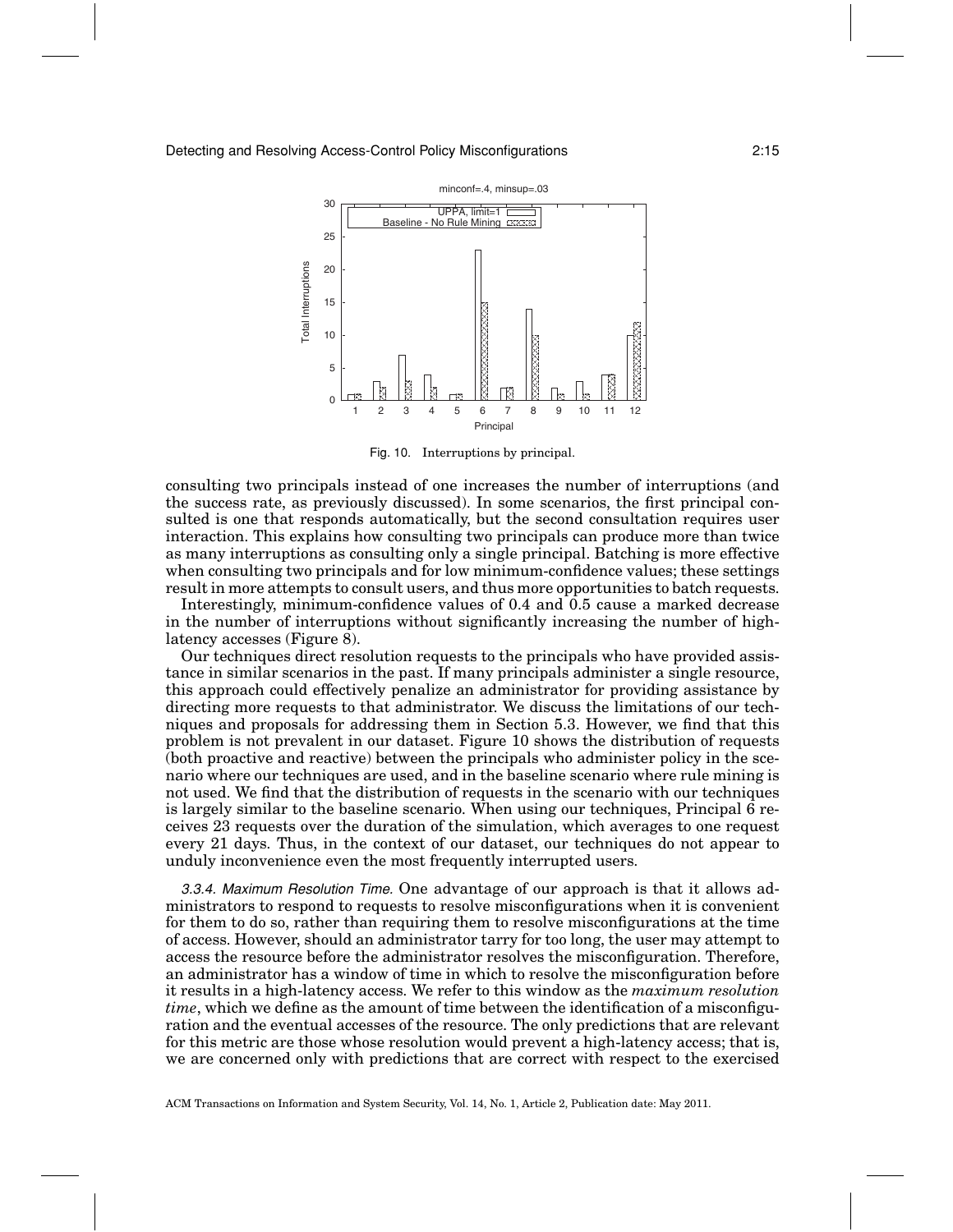## 2:16 L. Bauer et al.



Fig. 11. Maximum resolution time.

policy. The maximum resolution time of all other predictions is effectively infinite. The maximum resolution time is independent of the resolution strategy employed, as it measures only the time in which the resolution must be completed.

Figure 11 depicts the maximum resolution times observed with *minconf* set to 0.4. Other *minconf* values yielded nearly identical results. The *x* axis shows the maximum resolution time, that is, the delay between the time the prediction is made and the time at which the access occurs. The *y* axis shows the percentage of correct predictions that must be resolved within that time.

Approximately 6% of the correctly predicted misconfigurations need to be resolved in under 10 min for high-latency access to be avoided; 18% need to be resolved in less than an hour; and 75% allow an administrator over a day to respond. The timeliness with which administrators will be able to respond will naturally vary according to the implementation of the system and, particularly, on the method of contacting the administrator. For some systems a response time of only a couple of minutes will be infeasible; for other systems, such as Grey, the system from which we drew the data for evaluating our approach, response latencies of around 1 min are common.

In any case, these results indicate that, in the vast majority of cases, misconfigurations are identified in a sufficiently timely fashion for an administrator to be able to repair these misconfigurations before they affect users.

Requiring administrators to resolve misconfigurations too frequently, for example, interrupting them once a minute several times in a row, could easily be a source of inconvenience. It would be straightforward to batch several requests for resolution into one interruption to an administrator. Because most requests do not need to be resolved immediately, the batched requests could be presented to the administrators less frequently. Reinterpreting the results depicted in Figure 11 tells us that limiting interruptions to at most one every 10 min will still allow over 94% of resolution requests to be serviced in a sufficiently timely fashion, to at most one every hour over 82% of requests, etc.

3.3.5. User-Interaction Time. The results described thus far demonstrate that increased proactive user interaction will reduce the number of high-latency accesses, but it is difficult to determine when the associated costs of interaction outweigh the benefit of avoiding high-latency accesses.

Any attempt to quantify this tradeoff is necessarily an approximation; there are many factors that influence a user's perception of the system that cannot be measured precisely. High-latency accesses, for example, typically annoy users far more than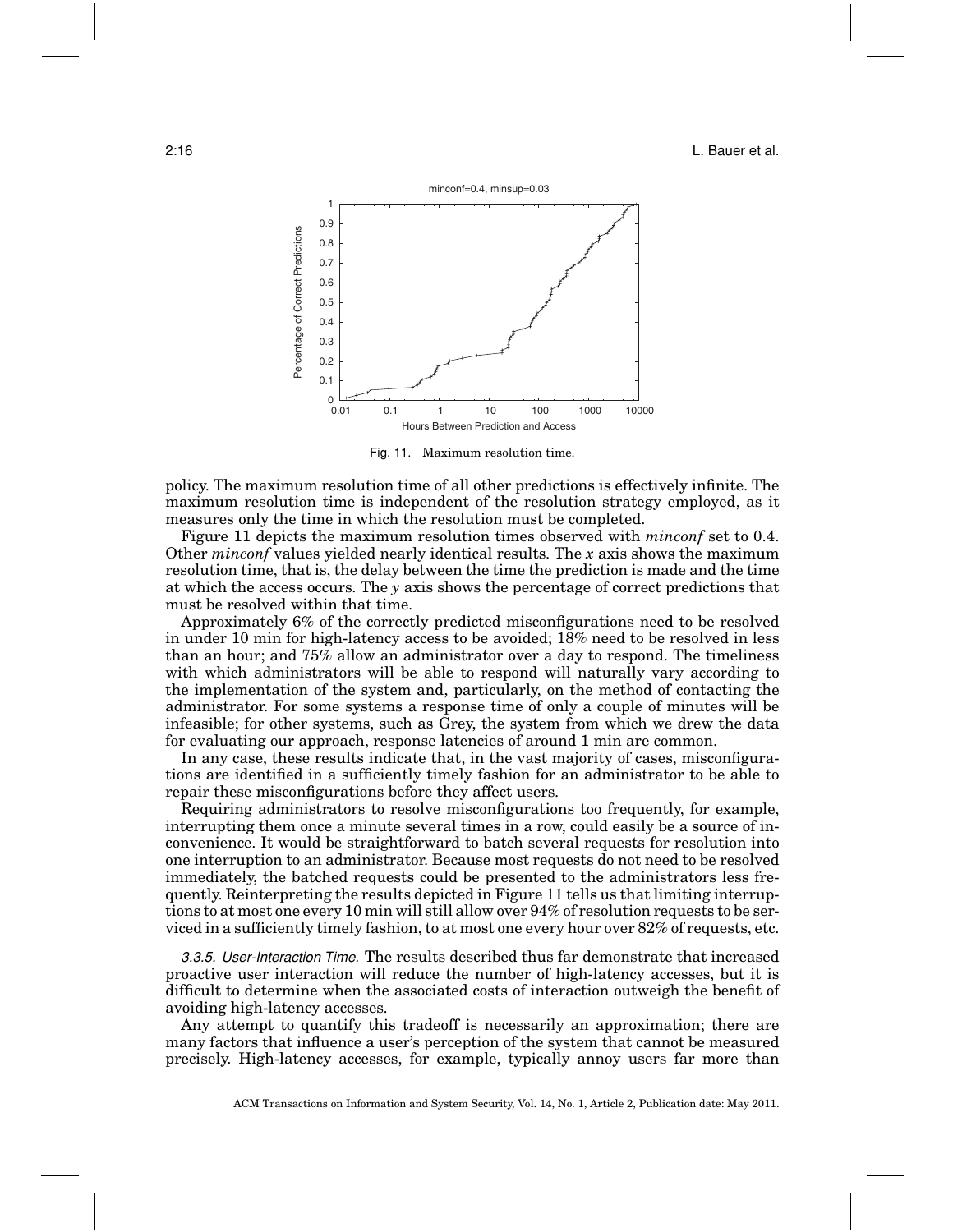

Fig. 12. Total user-interaction time.

interruptions of similar length that occur off the critical path to an access [Bauer et al. 2007a]. In this evaluation, we measure only (1) the delay observed by the user who is attempting to gain access while the policy is being reconfigured (how long Bob waits for access to Alice's office when Alice must reconfigure the policy); (2) the duration of the reconfiguration (how long Alice takes to reconfigure her policy to allow Bob access or to decide Bob should not have access); and (3) the length of time required to obtain credentials that describe implemented policy when no reconfiguration is necessary. In our system, the time-of-access latency caused by misconfigurations (1) ranged from 25 s to 18.6 h, with a median of 98 s (the average, heavily influenced by a few outliers, was 53 min). The median time observed for latency (2) was 23 s, only 5.8 s of which was spent selecting the appropriate correction (the rest was Alice finding her phone, etc.). Finally, the average duration of latency (3) was 6.9 s. These particular latencies are specific to our system; we anticipate that they would be much higher (on the order of hours) in systems that do not offer integrated support for resolving misconfigurations. However, our results will hold as long as there remains a similar relationship between the latencies (e.g., delay incurred by a user waiting for access is much greater than delay incurred by a user modifying policy), which we feel is likely for the vast majority of access-control systems.

With these caveats in mind, we use our simulation results and the timings above to approximate the total time that all users would spend interacting with the system (accessing resources or creating and correcting policy). If a misconfiguration must be resolved on the critical path of access, the total user-interaction time is the sum of latencies (1) and (2). If a misconfiguration is resolved prior to access, the total interaction time is simply latency (2), as the resulting credentials can be proactively distributed to the recipient of the delegation. Guided by data from our deployment, we weight the various latencies incurred by users as follows. Requests for credentials that occur on the critical path to an access being granted are assumed to take 6.9 s if the request can be completed without user interaction, and 98 s otherwise. Whenever a query requires user interaction, we assume that the user takes 23 s to respond to the query. We assume that each additional question posed to the user as part of a batch takes 5.8 s.

We calculate the total time all users (including administrators) would spend interacting with the system using the UPPA strategy and varying the minimum-confidence level required of the rules. The results are shown in Figure 12. Restricting UPPA to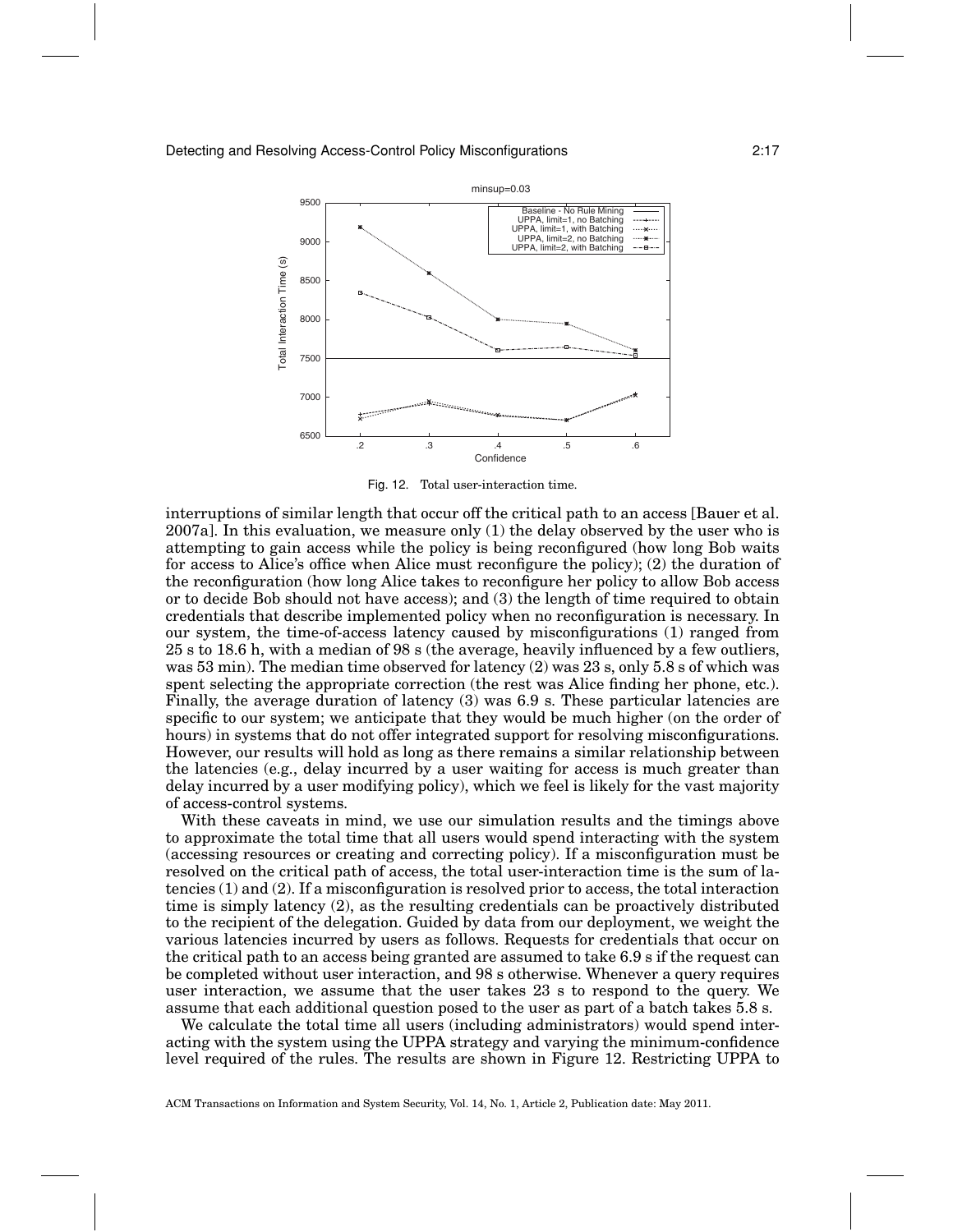2:18 L. Bauer et al.

consult a single user results in a slight time savings for all minimum-confidence values tested. Allowing a second user to be consulted results in a small increase in total time for higher minimum-confidence values and larger increase in total time for lower values. Notably, with a minimum-confidence value of 0.4 and batching enabled, UPPA results in a only a slight overall time increase even if it is allowed to contact two principals.

In computing the total time spent interacting with the system, we assume that administrators react to (i.e., take notice of) requests to resolve misconfigurations in a sufficiently timely manner for the misconfigurations to be resolved before they affect users. An administrator not reacting quickly enough has the same effect as not detecting the misconfiguration. As discussed in Section 3.3.4, our analysis indicates that this assumption will hold in most cases.

## **3.4. Discussion**

Each strategy for directing queries in our resolution mechanism is capable of resolving a majority of identified policy misconfigurations. In particular, the UPPA strategy, when allowed to consult two users, is able to resolve roughly 92% of such misconfigurations. The proactive resolution of these misconfigurations results in a drastic reduction (between 40% and 50%) in the number of high-latency accesses. Consulting two users in the UPPA strategy is more effective at resolving misconfigurations than consulting a single user, but this increase in effectiveness comes at a cost of significantly more user interruptions. Batching can reduce the number of user interruptions by approximately 15% when consulting more than one user.

To summarize: our results show that a significant reduction (43%) in the number of high-latency accesses can be achieved without impacting the total amount of time users spend interacting with the system.

Our technique for resolving misconfigurations is general in that it operates on the basis of observed behavior rather than inspection of access-control policy. It is therefore independent of both the underlying policy-specification language and the manner in which misconfigurations are repaired. It does, however, require that the system know who resolved previous misconfigurations. Since changes to policy are generally logged, we feel that this is a reasonable requirement.

The results describing the estimated user-interaction time are necessarily specific to our system. However, we believe them to be conservative, particularly for systems that do not provide integrated support for resolving misconfigurations (unlike ours). In such systems, the duration of each high-latency access is likely to be dramatically higher. Our techniques significantly reduce the number of high-latency accesses, and so the case for proactively resolving misconfigurations in such a scenario is likely to be even stronger than the one we present here.

### **4. RULE MINING WITH PARTIAL DATA**

To this point, we have assumed that all access logs are available to the rule-mining algorithm. However, some scenarios may restrict the available data to a subset of the overall data, for example, to protect privacy or improve scalability. Specific users may prefer that their access logs be excluded from rule mining to prevent others from observing their behavior. Similarly, users may prefer that access to particular resources, such as a bathroom, not be logged. As the complexity of rule mining in our scenario grows with the number of resources, large organizations may find it necessary to mine rules using subsets of resources to improve scalability.

If data pertaining to a particular resource is withheld, the mined rules will not reference that resource, and therefore cannot predict accesses of that resource. Similarly, if a user's data is withheld, our technique will not predict any accesses for that user. However, removing large fragments of the input data can also have a detrimental effect on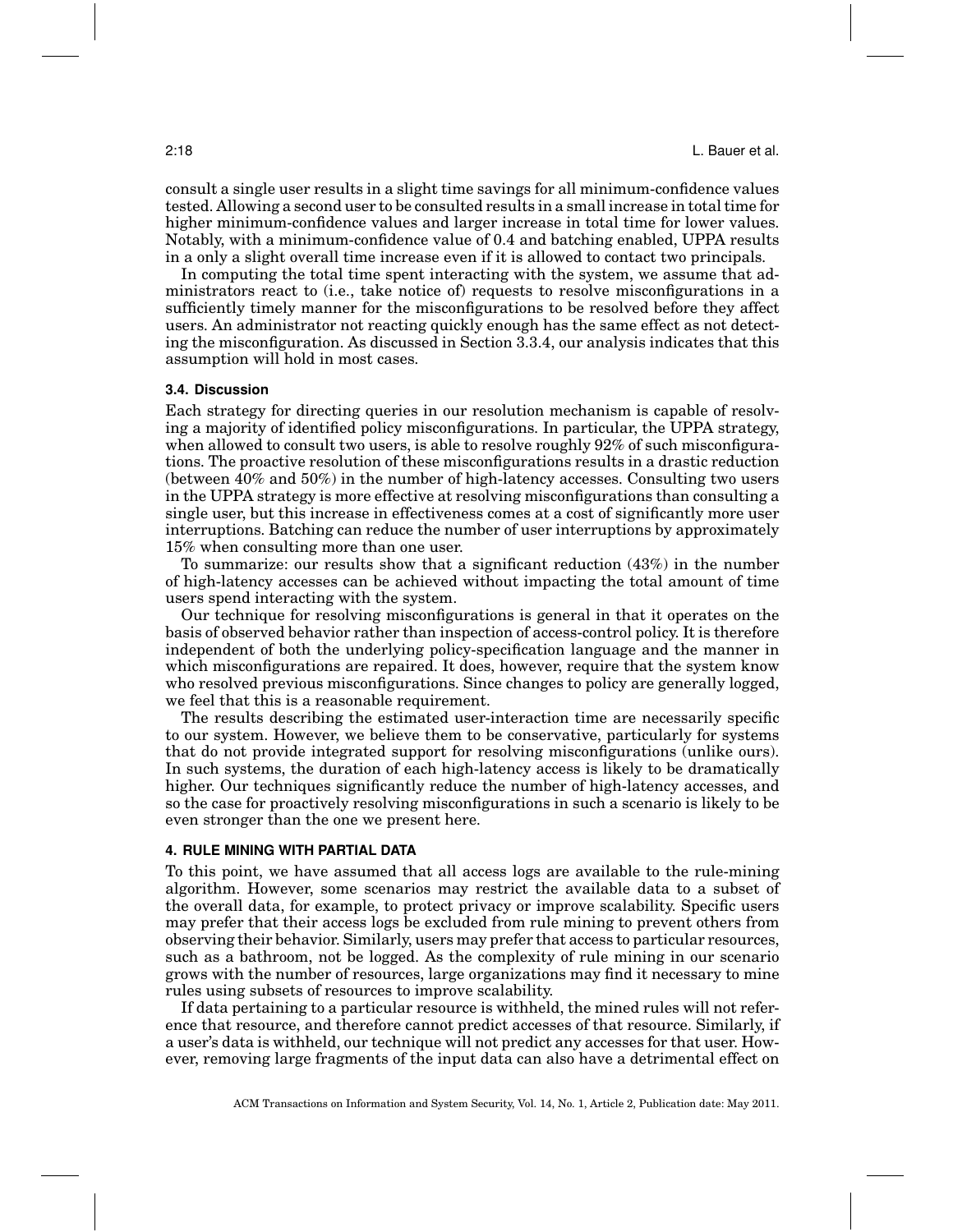rule mining on the remaining data. In particular, consider two resources, *A*and *B*, that are governed by extremely similar policy (e.g., the rule  $A \rightarrow B$  has high confidence), but are statistically unrelated to any other resources (e.g.,  $C \rightarrow B$  has low confidence for any  $C \neq A$ ). If data pertaining to A is withheld, then it is unlikely that there will be many correct predictions regarding *B*, as the remaining rules will either not meet the minimum-confidence requirement, or will be pruned by our feedback mechanism after making several incorrect predictions.

Removing user data can also severely degrade the performance of rule mining on the remaining data. Following the above example, if a significant fraction of the users who have accessed *A* are withheld from rule mining, the support of the itemset (*A*, *B*) could drop below *minsup*. Alternatively, the confidence of the rule  $A \rightarrow B$  could fall below *minconf*. Either situation would prevent predictions of *B* based on accesses of *A*.

These examples are worst-case scenarios. In our evaluation, we find that there is enough overlap between rules to compensate for the loss of subsets of the input data. In the context of our example, this implies that there is often a rule  $C \rightarrow B$  that will predict many of the misconfigurations pertaining to *B* if the rule  $A \rightarrow B$  is eliminated. In this section, we investigate the extent to which the removal of portions of the data impacts the performance of the remainder of the system. However, our dataset is drawn from a relatively small deployment, and it is therefore difficult to determine the extent to which these results imply properties about other policies.

## **4.1. Partitioning Strategy**

With 25 users and 29 resources, our data can be divided into  $2^{54}$  distinct subsets; it is therefore intractable to simulate all possibilities. Instead, we elect to partition the set of resources into blocks, and evaluate the performance when removing the data one block at a time. Our objective is to partition the data such that we can remove the data most and least likely to impact rule mining in order to estimate the maximum and minimum impact of withholding data. As patterns are formed when multiple users access the same resources, we would expect that removing data pertaining to the resources that were accessed by the most users to have a much greater impact than removing data pertaining to the resources that were accessed by the fewest users. Similarly, removing the data of the users who accessed the most resources should have a greater impact than removing the data of the users who accessed the fewest resources.

As the input data to the rule-mining algorithm does not include the total number of accesses, we elect to partition our data on the basis of unique accesses as follows. We first sort the resources by the number of unique users that have accessed each resource. If two resources have been accessed by the same number of unique users, the total number of accesses is used to break the tie. We partition the sorted list into quintiles (blocks), and assign each quintile a letter designation, A through E, with A representing the 20% of resources that have been accessed by the fewest unique users and E representing the 20% that have been accessed by the most unique users.

For users, we perform a similar process, instead sorting users by the number of unique resources that each user has accessed. Ties are broken using the total number of accesses made by a user. The users are also partitioned into quintiles, labeled F through J, with F representing the 20% of users who have accessed the fewest unique resources.

#### **4.2. Evaluation**

We present two metrics for each partitioning: the number of high-latency accesses and the total user-interaction time.

In Section 3.3, we showed that our techniques could significantly reduce the number of high-latency accesses incurred by users of the system. This is a positive result, as high-latency accesses are inconvenient and frustrating to users. Here, we analyze the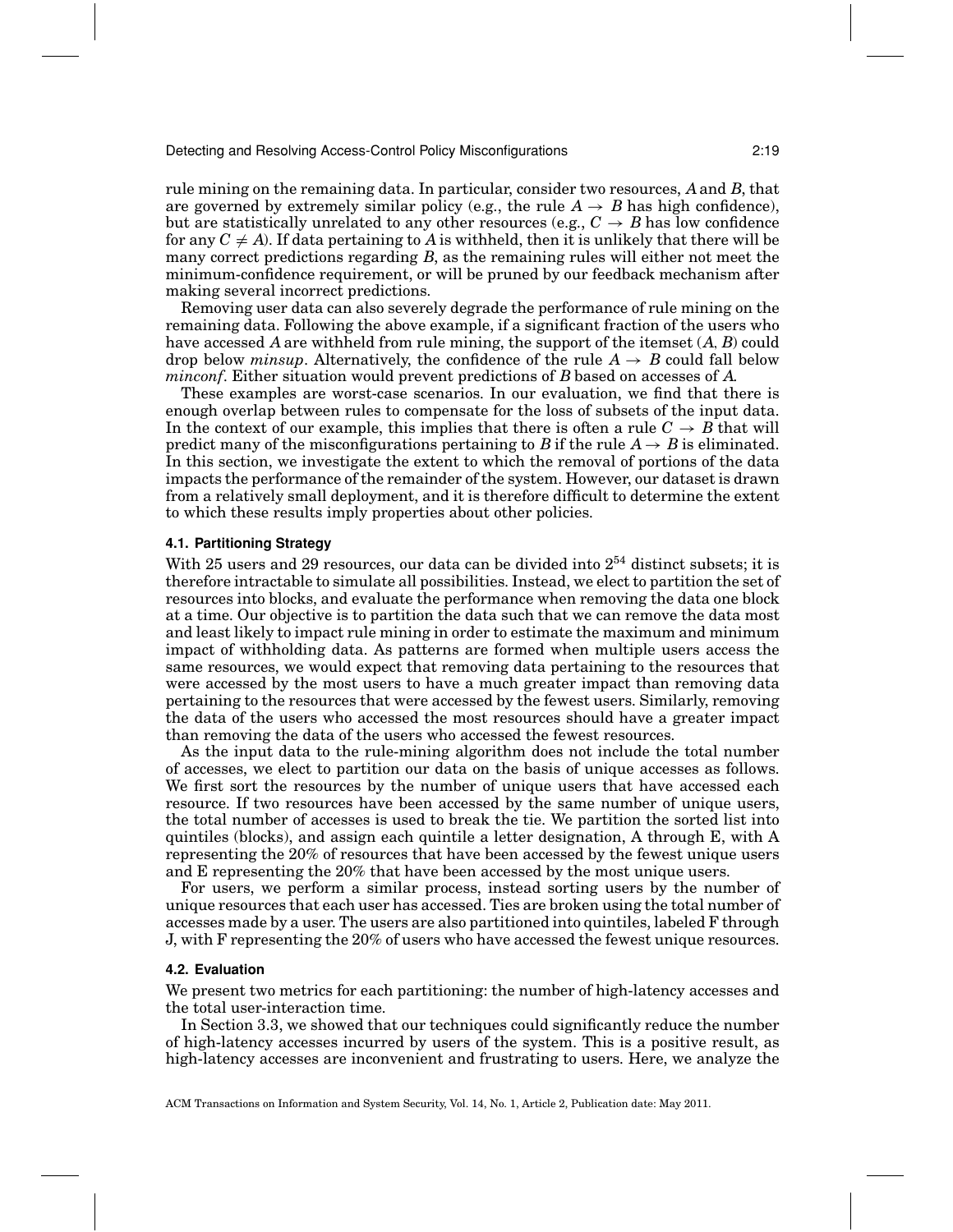2:20 L. Bauer et al.



Fig. 13. Additional high-latency accesses incurred by the removal of each resource block.

number of high-latency accesses to determine the extent to which removing a block of data will diminish the benefit of our techniques. In Section 3.3.5, we also estimated that our techniques would not impose any net increase in the total time that users spend interacting with the system. Here, we investigate the extent to which this result holds when portions of the dataset are withheld from the rule-mining algorithm. We compute the user-interaction time using the method described in Section 3.3.5.

For these simulations, we fix all other parameters to values that yielded good results in the preceding sections. Namely, we fix *minconf* to 0.4, *minsup* to 0.03, *fthresh* to 1, the resolution strategy to UPPA with a limit of one request, and we disable batching as its benefit is minimal when limiting the resolution procedure to one request. The results obtained with a limit of two requests are similar.

4.2.1. Resource Partitioning. To measure the impact of removing a block, we count the number of high-latency accesses of resources in each resource block. For example, if block A contains door1 and Alice's access of door1 incurs a costly time-of-access delay to resolve a misconfiguration, this will be reflected only in the number of high-latency accesses for block A. Figure 13 depicts the net change in high-latency accesses incurred when a single block is removed. The tics on the *x* axis indicate which block of data was removed. Each *x*-axis tic has five bars, each representing the number of additional high-latency accesses that occur when that block of data is withheld. For example, tic D in Figure 13 shows that the removal of data for block D results in no additional high-latency accesses of resources in blocks A and C, one for block B, 14 for block D, and two for block E. The "all" tic on the *x* axis represents the scenario in which rule mining is not used at all. From this tic, we can see that rule mining with the given parameters can prevent 62 high-latency accesses across all blocks.

Interestingly, the number of high-latency accesses of resources in blocks A-C increases only slightly when rule mining is not used at all. This indicates that our techniques are primarily resolving misconfigurations pertaining to the resources in blocks D and E, i.e., the resources that are shared amongst the most users. Additionally, the removal of block D does not substantially increase the number of high-latency accesses to resources in block E, and, conversely, removing block E produces only minor effects on block D.

Figure 14 shows the estimated user-interaction time when no blocks are withheld (the "none" tic), when each resource block is withheld, and when rule mining is not used at all (the "all" tic). For each resource block, withholding that block's data still results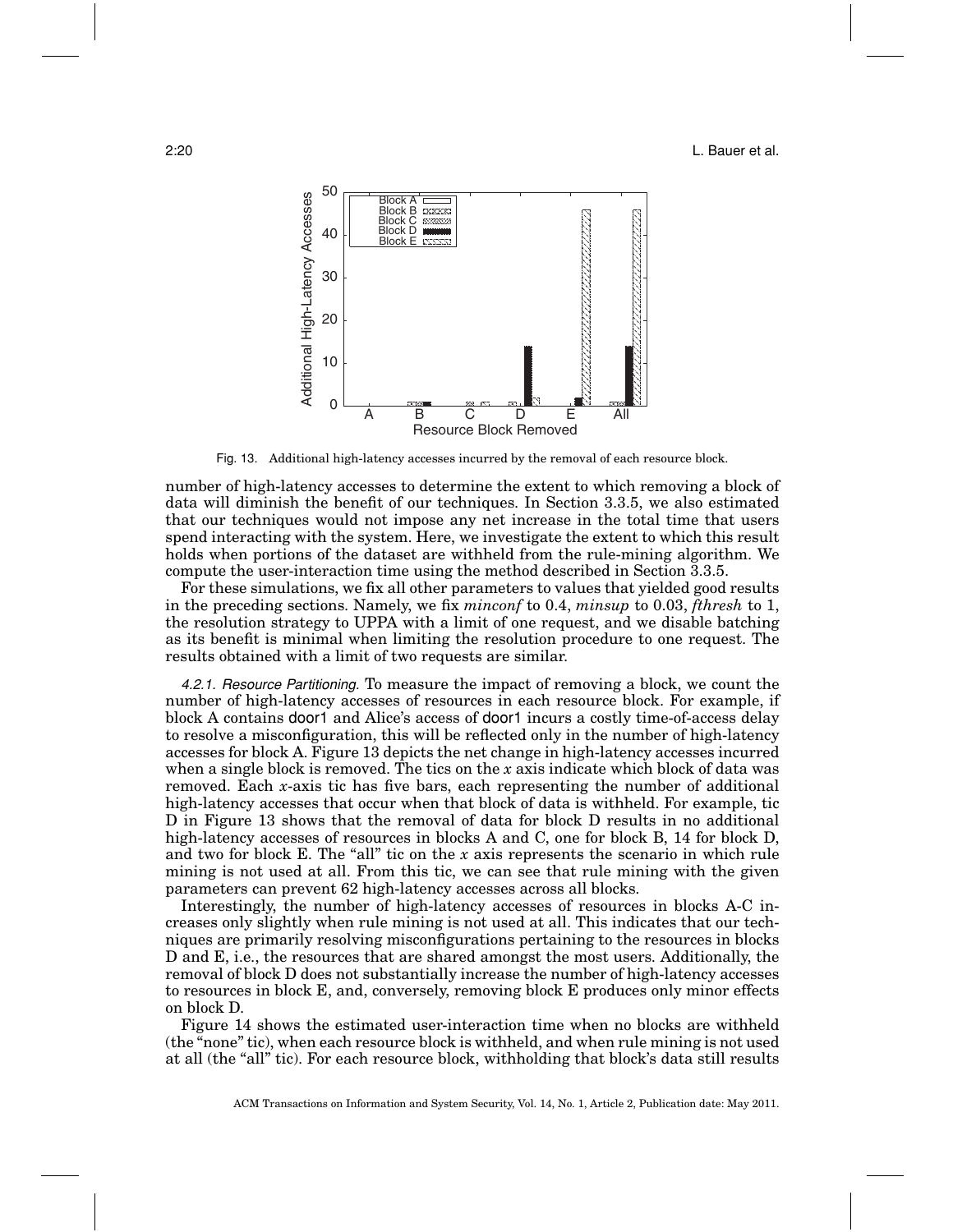

Fig. 14. Total user-interaction time with the removal of each resource block.



Fig. 15. Additional high-latency accesses incurred by the removal of each user block.

in an overall decrease in user-interaction time relative to the baseline scenario without rule mining. Additionally, withholding blocks A and C reduces the user-interaction time by approximately 1% relative to the scenario where no blocks are removed. The data from these blocks results in the construction of several relatively inaccurate rules, so removing them decreases the number of incorrect predictions that must be resolved. This gain in user-interaction time comes at a cost of no additional high-latency accesses for block A, and two additional high-latency accesses for block C. Thus the performance of the rule mining is strictly superior without block A in that it reduces user-interaction time without incurring any additional high-latency accesses.

4.2.2. User Partitioning. We repeat the previous evaluation, but partition the dataset by users rather than resources. Again, we measure the number of high-latency accesses and total user-interaction time. Figure 15 depicts the number of high-latency accesses incurred by removing one user block at a time. If Alice is a member of block J, her high-latency access of door1 will only be attributed to block J. In contrast to resource partitioning, we see (by inspecting the "all" tic) that the benefit of using rule mining is spread more evenly across all blocks of users, though the users who access the most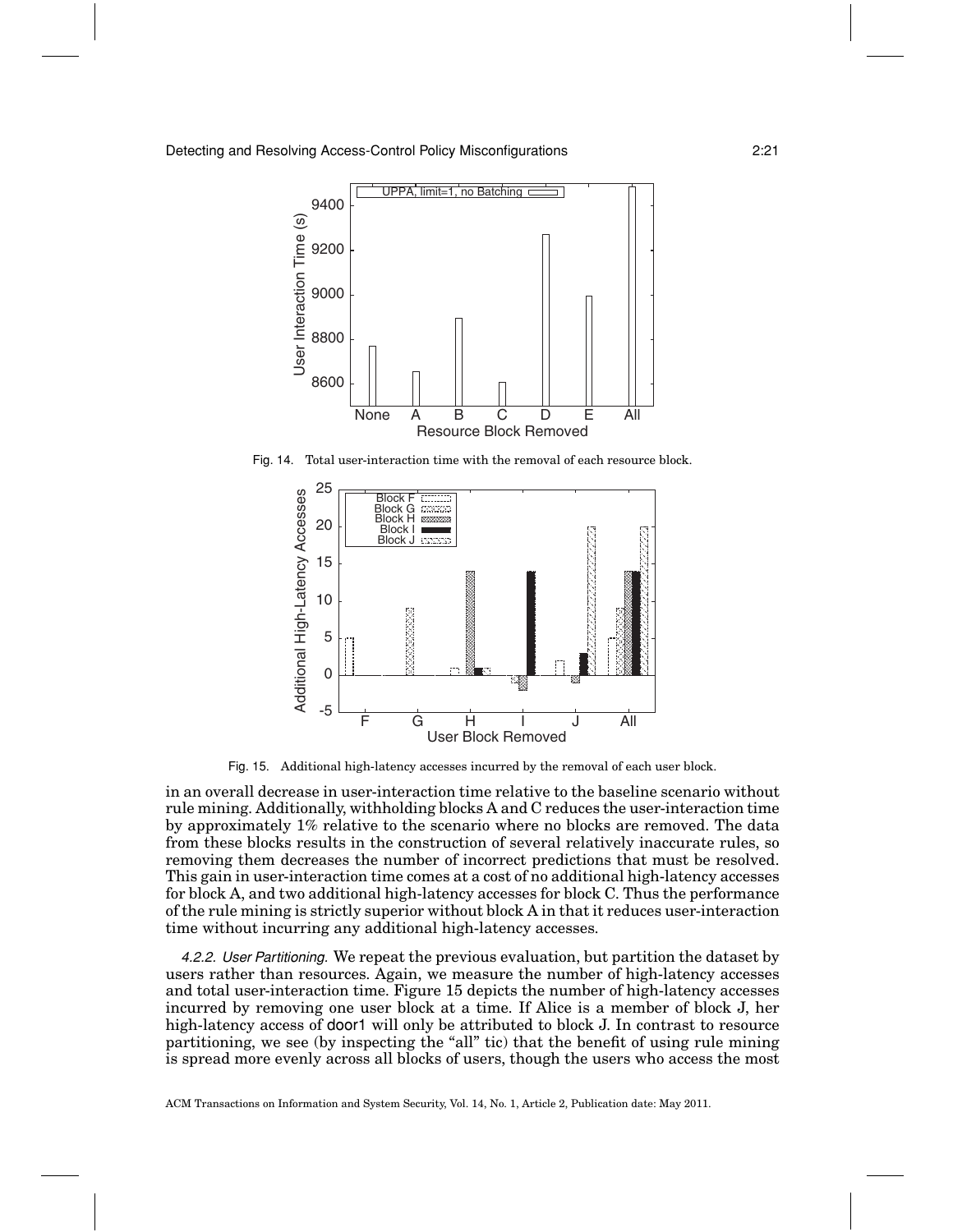

Fig. 16. Total user-interaction time with the removal of each user block.

distinct resources still gain the greatest benefit. Again, the negative effects of removing a block of users are largely constrained to the users included in that block.

Interestingly, removing block I actually *decreases* the number of high-latency accesses that occur in block G by two and block H by one. Similarly, removing block J decreases the high-latency accesses in block H by one. Removing a block of data often changes the percentage of cases in which a rule holds (i.e., its confidence). In this manner, removing blocks I and J increases the confidence of a few rules enough to exceed *minconf* and be used in the prediction process. These new rules identify several additional misconfigurations that result in a further decrease in the number of high-latency accesses.

The estimated user-interaction time with each user block withheld is shown in Figure 16. As was the case for resource blocks, the user-interaction time with each user block withheld remains lower than the baseline in which rule mining is not used. Removing blocks F and I results in less user interaction than the scenario where all data is used for rule mining. Since the removal of blocks F and I do not result in any additional high-latency accesses outside of their blocks, we can conclude that, in our dataset, these blocks are poor indicators of the policy for users in other blocks.

4.2.3. Partitioning Based on Total Accesses. We also evaluate a partitioning strategy that sorted based on total accesses rather than unique accesses. While the resulting blocks are similar, they are not identical. For example, one of the users who accessed the fewest unique resources (and was therefore located in block F) accessed these resources extremely often. When sorting on total accesses, this user would fall into block J. While specific results differ when partitioning by total accesses, we find that our overall conclusions hold with this partitioning strategy as well.

4.2.4. Discussion. Given the partitioning strategies described above, rule mining continues to produce useful results even when a fifth of the input data is removed. In particular, we found that removing blocks A, F, and I results in no change in or fewer high-latency accesses in other blocks as well as a slight decrease in the total userinteraction time. The removal of the other blocks does result in additional high-latency accesses outside of the removed block; however, the effects are generally small. Removing block J results in the largest increase, with four additional high-latency accesses. Removing any one of blocks B, D, E, G, H, or J slightly increases the user-interaction time (by a maximum of 6% for block D), but in each case the interaction time remains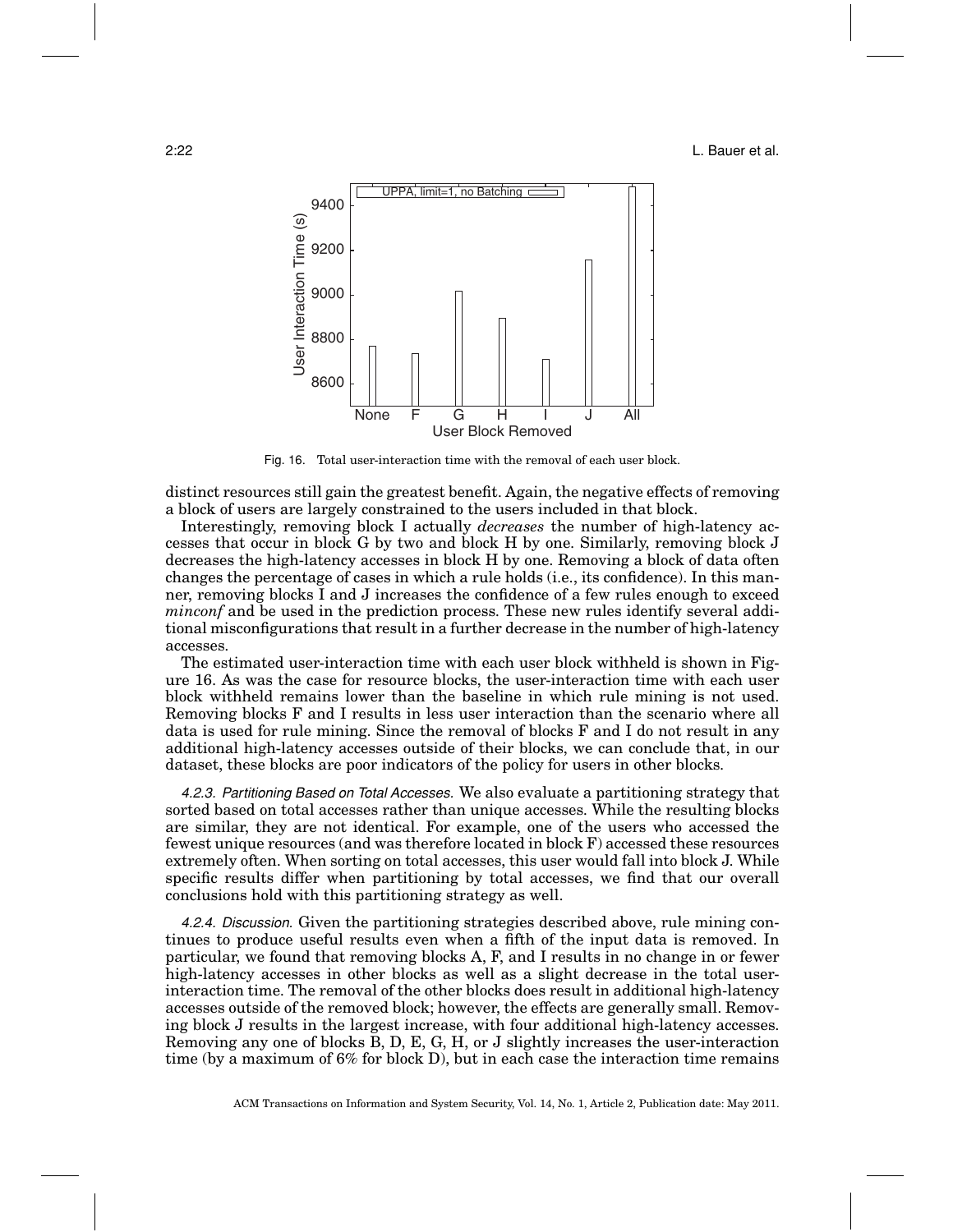below that of the scenario where rule mining is not used. These results indicate that, for our dataset, subsets of users or resources can be removed for privacy or scalability reasons without significantly impacting the experience of the remaining users.

## **5. FURTHER DISCUSSION**

### **5.1. Large Policies**

As our dataset represents a somewhat small deployment, an interesting question is to what extent our approach scales to larger systems. There are two aspects of scalability to consider: the extent to which rule mining can identify useful patterns in the logs of large systems and the computational complexity required to mine these patterns. As the number of resources a user may access will generally not increase proportionally with the size of the organization, the matrix of past accesses is likely to be more sparsely populated in large systems than in ours. Thus, any resource that is shared by a large number of users will produce rules that are clearly distinctive in terms of confidence and support. However, data from large systems will, in absolute terms, contain a greater number of spurious patterns. Further research is necessary to determine whether tuning the rule-mining parameters to ignore spurious patterns would negatively affect our ability to mine rules concerning resources shared by a small group of users.

As the cost of mining rules grows with the number of attributes (i.e., resources in our system), scaling to environments with ever larger numbers of resources will eventually pose a problem to a centralized rule miner. However, recent algorithms can efficiently mine rules on datasets containing 10,000 attributes and 50,000 records [Yuan and Huang 2005]. In even larger organizations, the useful patterns are likely to be with respect to localized resources (e.g., resources for an individual lab or building). The data for the rule-mining process could therefore be partitioned along these boundaries and mined on different machines. In addition to improving scalability, decentralizing the data may mitigate users' privacy concerns and remove the requirement that a single entity have a global view of the entire system.

## **5.2. Data Representation for Rule Mining**

In our approach, the input to the rule-mining algorithm is simply a collection of Boolean values, each indicating whether a particular user has accessed a particular resource. This representation, while effective in our scenario, excludes other potentially useful information. In particular, this representation does not include how often a user accessed a resource, the time of the most recent access, or any explicit structure between resources. This information is relevant to the prediction of future accesses, and if included, could improve our ability to proactively resolve misconfigurations.

For example, consider a scenario in which both Alice and Bob have each accessed resources *A* and *B* many times. Should Alice access resource *C* once, our technique would predict that Bob would be now likely to access *C*. This prediction may be incorrect if Alice was granted temporary access to *C* due to exceptional circumstances. In this case, the discrepancy between the number of times Alice accessed *A* and *B* and the number of times she accessed *C* might indicate that the rule  $A \wedge B \rightarrow C$  should be ignored until Alice has accessed *C* a few more times. The drawback to this approach is that delaying predictions until more data becomes available could impede our ability to resolve misconfigurations before the time of access.

Additionally, the time elapsed since a user last accessed a resource can indicate the relevance of a rule mined from that data. Continuing the above example, the rule  $A \wedge B \to C$  is more likely to reflect current access-control policy if Alice accessed *C* yesterday than if she accessed *C* over a year ago. As described, our techniques do not distinguish between the two scenarios. Thus, while Alice's ability to access *C* may be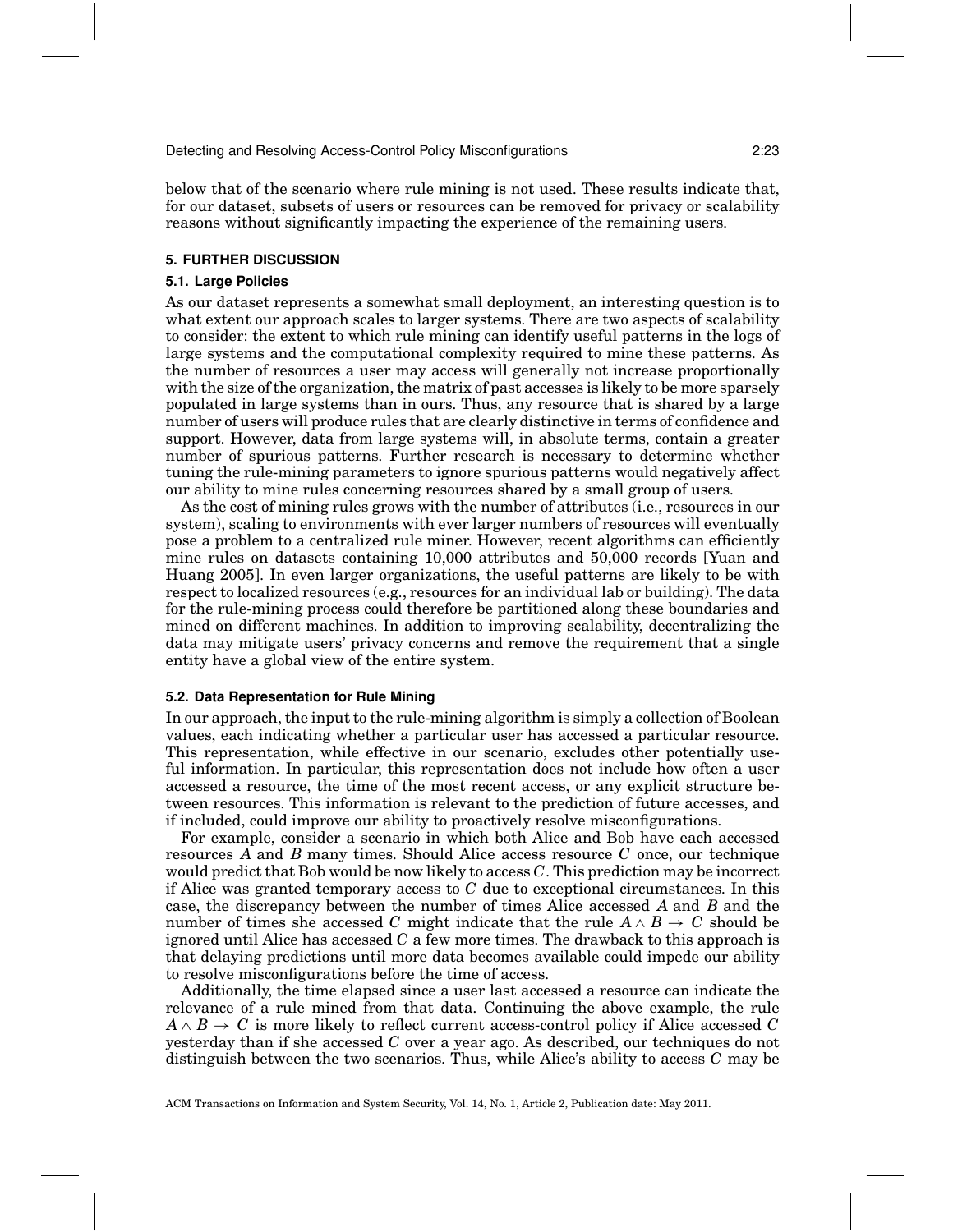temporary, our technique assumes that access is granted permanently. To counter this, access data could be discarded after it reaches a certain age. This would allow the system to adapt to situations in which access is revoked after a period of time. The length of this interval would need to be carefully selected to balance the desire to mine rules from as much data as possible with the desire to quickly adapt when access is revoked.

The third type of information that our data representation does not capture is any explicit structure between resources. For example, given that Alice is authorized to write to dir/fileA, the properties of the file system may imply that she is also authorized to list the contents of dir, but do not imply anything about her ability to write to dir/fileB. Our techniques treat dir, dir/fileA, and dir/fileB as independent resources. This approach has two drawbacks: (1) it requires logs of multiple accesses to construct rules that are obvious from the structure of the resources (e.g., dir/file A  $\rightarrow$  dir) and (2) by considering each resource independently, it may be unable to mine more general trends, for example, dir  $\rightarrow$  doorA. This could occur if Alice writes to dir/fileA, Bob writes to dir/fileB, and both Alice and Bob access doorA. When each resource is considered in isolation, there is insufficient data to discover the relationship between dir and doorA. One way of addressing this is to consider the structure of the resources when constructing the data that is given to the rule-mining algorithm, for example, each write to dir/fileA could also count as a listing of dir. Another approach to making use of external information about dependencies between resources would be to encode these dependencies directly as rules (e.g., dir/fileA  $\rightarrow$  dir) that are evaluated with higher priority than other rules. Further investigation is necessary to determine if this approach is sufficiently general to cover all possible resource structures.

#### **5.3. Directing Resolution Requests**

Although our techniques for directing resolution requests are relatively simple, we showed that they were able to successfully resolve 92% of the correctly identified misconfigurations. However, some scenarios may necessitate more advanced heuristics for directing requests. For example, consider a scenario in which multiple administrators govern a single resource, but each administrator delegates only to a nonoverlapping subset of users. The resource could be a lab space shared between the research groups of two professors. Each professor is willing to delegate authority to access the lab to his or her students, but not to the students of the other professor. If we predict that a new student will access the lab, our technique would simply direct the resolution request to the administrator who has resolved the most misconfigurations in the past, which would probably be the professor with the larger research group. A more advanced heuristic might also consider the new student's access history and the rule used to make the prediction to determine to which group the student belongs.

Another drawback of directing resolution requests to the administrator who has resolved the most related requests in the past is that it effectively penalizes an administrator for providing assistance (though this was not severe in our dataset; see Figure 10). This problem may be particularly acute in a scenario where several administrators share equal responsibility for a resource. One possible way to address this concern would be to create a group containing the most helpful administrators in the candidate list, then randomly select an administrator from that group. If the groupselection parameters are chosen correctly, this approach could ensure that requests are spread equally among the administrators responsible for the resource.

## **6. RELATED WORK**

Related work falls, broadly speaking, into three categories: work that uses similar data-mining or machine-learning techniques to analyze access-control policy, work that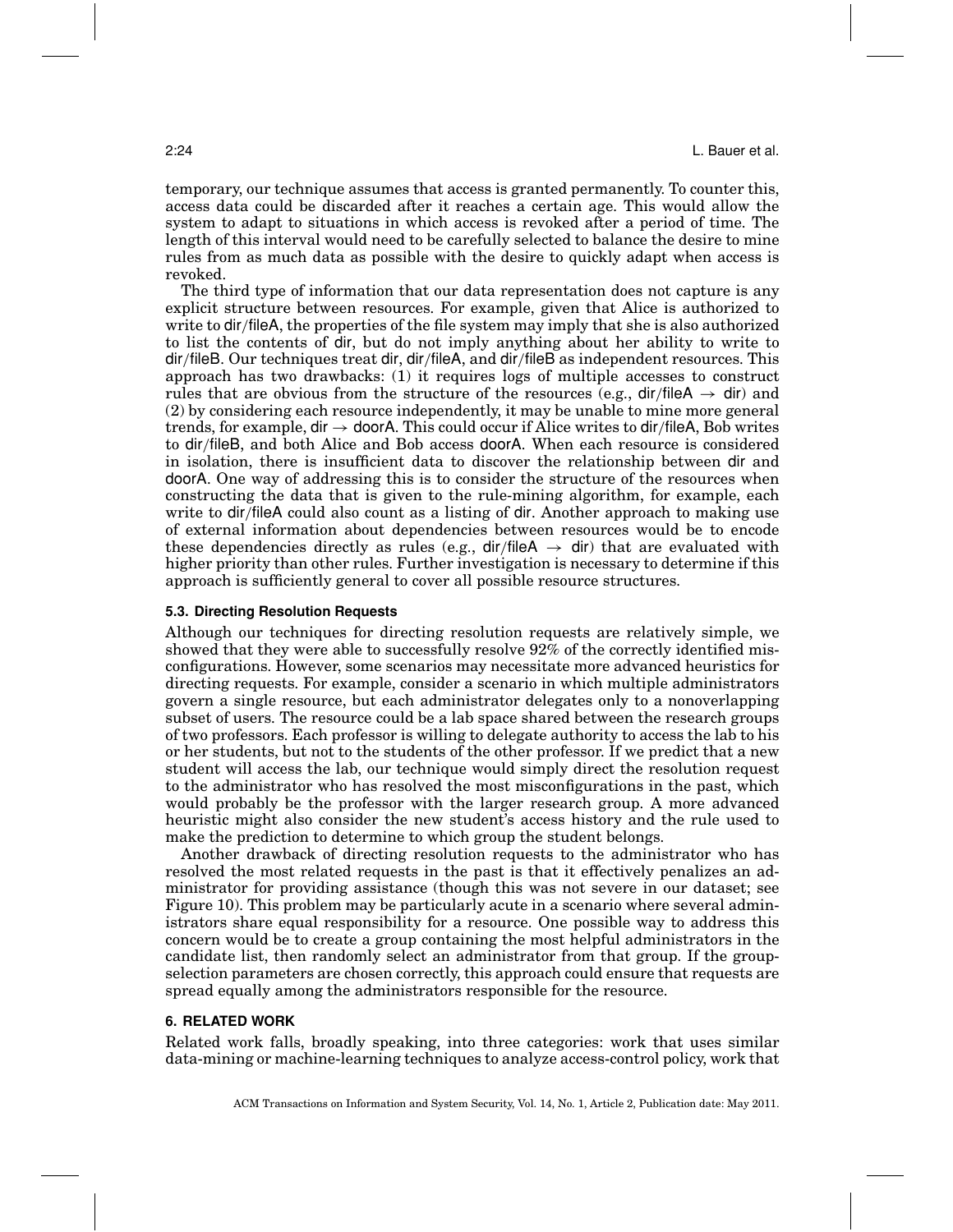focuses on assisting users in policy administration, and distributed access-control systems to which our techniques are applicable.

### **6.1. Policy Analysis**

The objectives of our work are related to those of *role mining* (e.g., Kuhlmann et al. [2003]; Schlegelmilch and Steffens [2005]; Molloy et al. [2008, 2009]), in which machinelearning techniques are used to extract roles from implemented policy. These roles may then serve as a guide when migrating a legacy system to one that supports role-based access control. Vaidya et al. [2007] formally defined the role-mining problem and bound its complexity. Similarly to role mining, our approach seeks to identify similarities in the input data that are indicative of shared policy. As with some approaches to role mining, a decision that our algorithm frequently has to make is whether two similar but slightly different patterns are different because of misconfiguration or are intended to be different. Unlike role mining, our techniques do not seek to characterize the implemented access-control policy. Instead, we aim to discover the portions of intended access-control policy that have not been implemented. Additionally, our techniques operate on the basis of observed behavior and are agnostic to the policy-specification language.

Many tools for empirical access-control policy analysis have been developed for firewalls (e.g., Bartal et al. [1999]; Mayer et al. [2000]; Hazelhurst et al. [2000]; Wool [2001]; Al-Shaer and Hamed [2004]; Yuan et al. [2006]). These tools generally provide ways to test or validate firewall policy against administrator intentions or other rules. Our work differs from these in multiple ways. First, since in the firewall setting there is typically one authority for the proper access-control policy (the human administrator or a high-level specification of that policy), there is no analog in that domain to a central concern here, namely, determining with whom to inquire about a potential policy change and minimizing the costs for doing so. Second, because it has the benefit of a policy authority that can be consulted freely, firewall analysis has focused on detecting traffic permitted in violation of policy, that is, to improve security, at least as much as what additional traffic should be allowed. The central technique we employ here, namely, learning from allowed accesses to predict others that are likely to be intended, focuses exclusively on improving the *usability* of discretionary access controls granted in a least-privilege manner.

The use of data-mining algorithms for detecting misconfigurations has recently been treated in several domains. Perhaps most closely related to our work is Minerals [Le et al. 2006], a system which uses association rule mining to detect router misconfigurations. By applying association rule mining to router configuration files in a network, Minerals detected misconfigurations such as router interfaces using private IP addresses that should have been deleted, user accounts missing passwords, and BGP errors that could result in unintentionally providing transit service or that could open routers to attack. The work of El-Arini and Killourhy [2005] similarly sought to detect router misconfigurations as statistical anomalies within a Bayesian framework. As in the aforementioned work in firewall analysis, though, whom to consult about apparent configuration errors and minimizing the costs of doing so were not issues considered in those articles; these issues are central to ours, however.

## **6.2. Policy Administration**

Jaeger et al. [2003] sought to characterize the ways in which implemented policy may conflict with constraints that specify what accesses are prohibited. Their tool, Gokyo, allows the administrator to view the conflicts, and determine the least complex way of correcting them, possibly by marking them as explicit exceptions to a specified policy.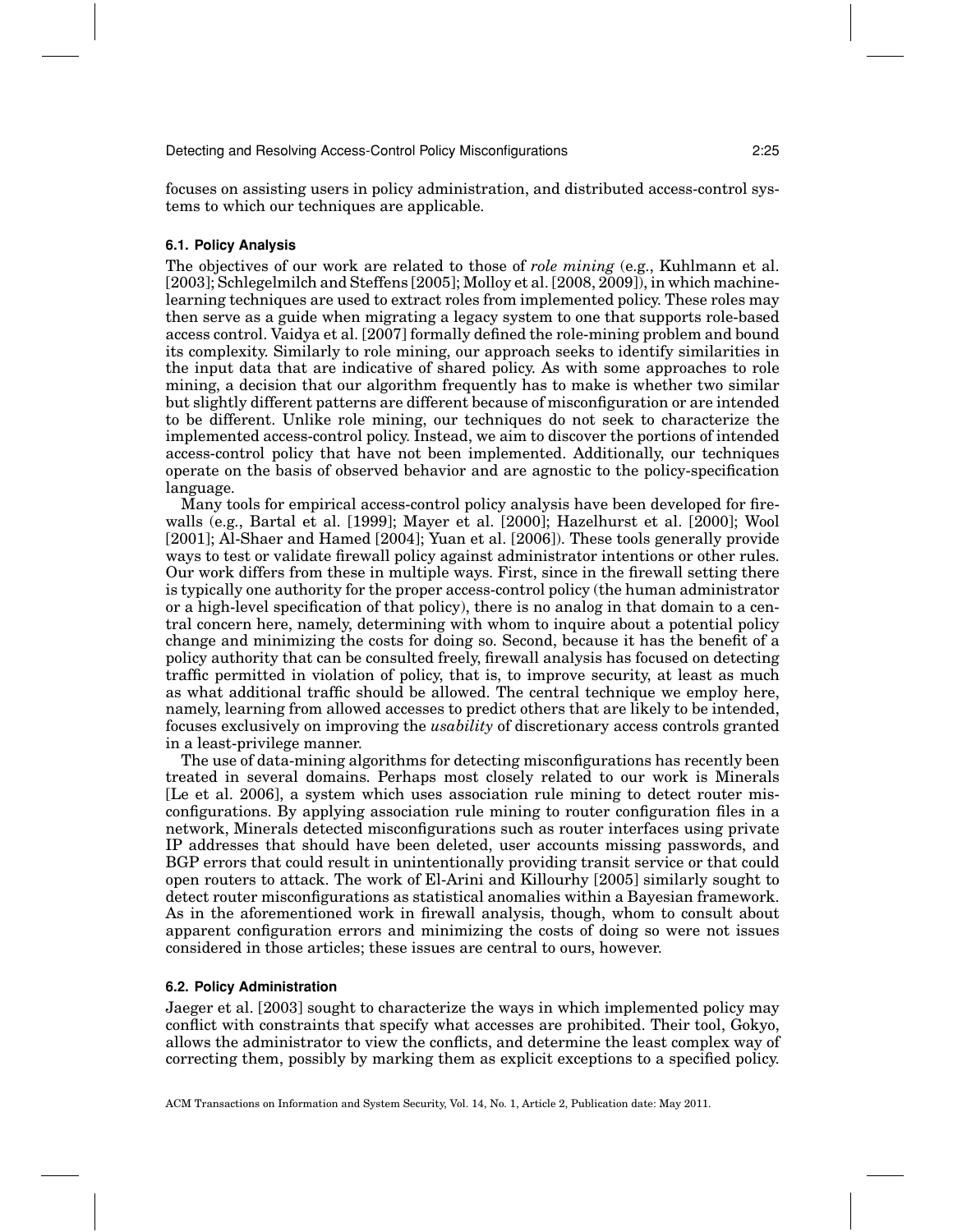This tool could assist users of our techniques to resolve misconfigurations without introducing conflicts.

Many accesses in the context of health-care systems are granted by exception rather than because they are consistent with implemented access-control policy [Bhatti and Grandison 2007]. Using access-control logs that are annotated with whether or not an access was granted by exception, PRIMA uses heuristics to extract the exceptions that occur often enough to warrant further attention [Bhatti and Grandison 2007]. An administrator must then determine if the exception represents a misconfiguration. Applied frequently, PRIMA will help administrators to refine the implemented policy so that it expands to include exceptions that are consistent with the intended policy. As with our work, success is measured in terms of the coverage of intended policy. Our techniques differ from theirs in that we use data mining to identify exceptions and we attempt to correct the implemented policy prior to the time of access.

#### **6.3. Distributed Access-control Systems**

Our techniques operate using only data that describes past access attempts and who was contacted to resolve any misconfigurations. As such, our techniques should apply to systems employing a wide variety of access-control frameworks, such as RBAC [Sandhu et al. 1996], SPKI/SDSI [Rivest and Lampson 1996], RT [Li and Mitchell 2003], or PCA [Appel and Felten 1999]. We utilize observed behavior to determine to whom a resolution request should be directed. Some systems, such as PeerAccess [Winslett et al. 2005], explicitly encode hints as to how queries should be directed. Such hints could be considered in conjunction with observed behavior.

Though we have conducted our study in the context of Grey, there are numerous systems that we believe are well equipped to utilize the techniques we have developed here. In particular, similarly to Grey's support for dynamic delegation, many other systems enable retrieving credentials remotely from other parties as a means for satisfying access-control policy (e.g., Blaze et al. [1996]; Jim [2001]; Keromytis et al. [2003]; Goffee et al. [2004]; Becker and Sewell [2004]; Li and Mitchell [2003]). These mechanisms could be used to drive the correction of access-control misconfigurations once they are detected, though they do not detect those misconfigurations or predict how they might be corrected, as we have studied here.

## **7. CONCLUSION**

In various application contexts (e.g., healthcare systems), the consequences of unnecessary delays for access to information can be severe. In such settings, it is essential to eliminate access-control policy misconfigurations in advance of attempted accesses; even in less critical environments, doing so can greatly improve the usability of the access-control system. In this article we have shown how to eliminate a large percentage of such misconfigurations in advance of attempted accesses using a data-mining technique called *association rule mining*. We demonstrated that, by doing so, we can greatly reduce the critical-path delays to accesses, while causing little additional overall work for users of the system. Specifically, for the access-control testbed from which our dataset was drawn, we showed that our methods can reduce the number of accesses that would have incurred a costly time-of-access delay by 43%, and can correctly predict 58% of the intended policy. These gains are achieved without impacting the total amount of time users spend interacting with the system. To accomplish these results, we contributed both new uses of rule mining and novel approaches for determining the users to which to make suggestions for changing policy. These results should be applicable to a wide range of discretionary access-control systems and settings, but particularly for systems that provide automated support for resolving misconfigurations via dynamic delegation.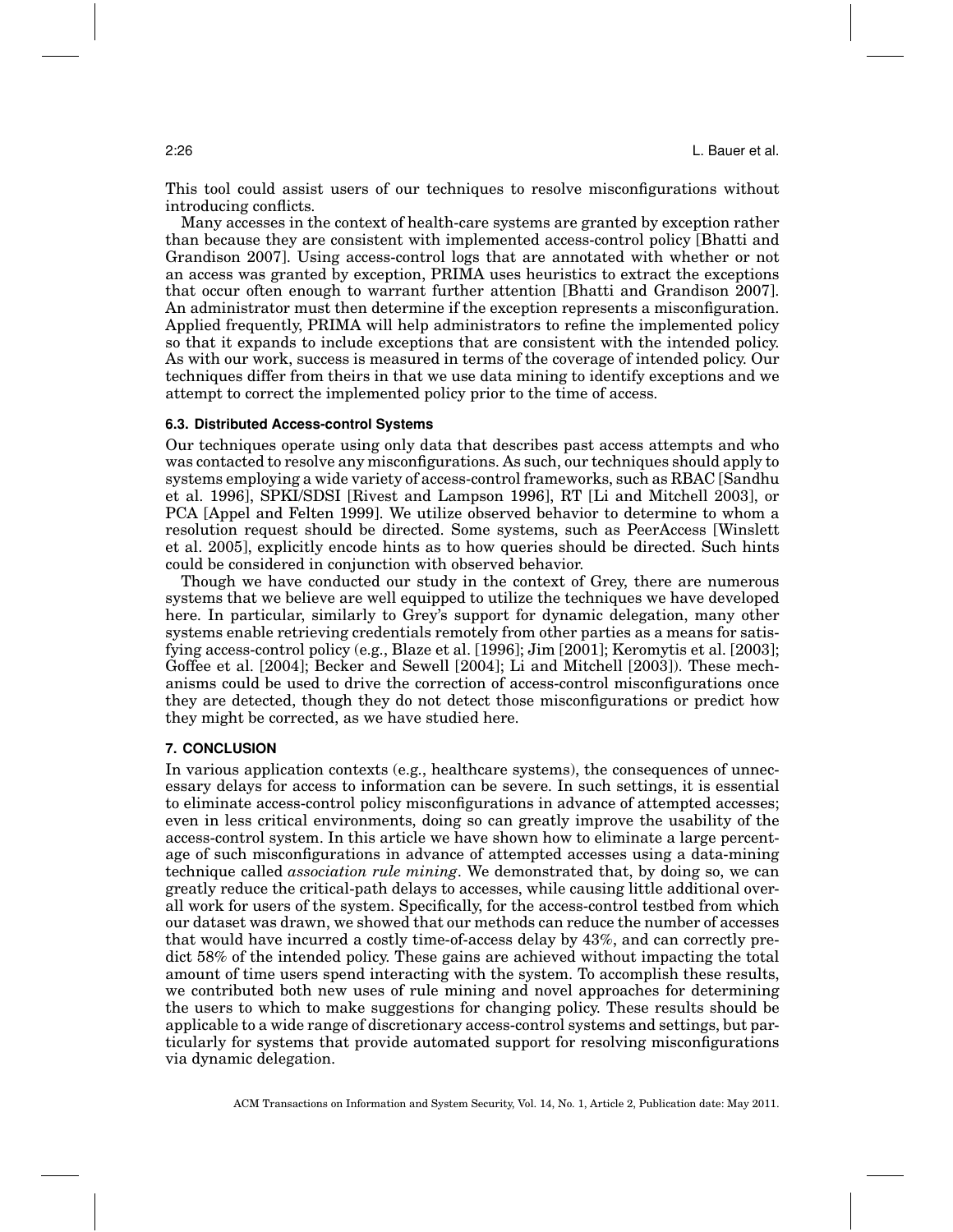## **REFERENCES**

- AGRAWAL, R. AND SRIKANT, R. 1994. Fast algorithms for mining association rules. In *Proceedings of the 20th International Conference on Very Large Data Bases (VLDB)*.
- AL-SHAER, E. S. AND HAMED, H. H. 2004. Discovery of policy anomalies in distributed firewalls. In *Proceedings of the 23rd Annual Joint Conference of the IEEE Computer and Communications Societies.*
- APPEL, A. W. AND FELTEN, E. W. 1999. Proof-carrying authentication. In *Proceedings of the 6th ACM Conference on Computer and Communications Security*.
- BARTAL, Y., MAYER, A. J., NISSIM, K., AND WOOL, A. 1999. Firmato: A novel firewall management toolkit. In *Proceedings of the IEEE Symposium on Security and Privacy*.
- BAUER, L., CRANOR, L. F., REITER, M. K., AND VANIEA, K. 2007a. Lessons learned from the deployment of a smartphone-based access-control system. In *Proceedings of the 3rd Symposium on Usable Privacy and Security*.
- BAUER, L., GARRISS, S., MCCUNE, J. M., REITER, M. K., ROUSE, J., AND RUTENBAR, P. 2005. Device-enabled authorization in the Grey system. In *Information Security: Proceedings of the 8th International Conference,* Lecture Notes in Computer Science, vol. 3650. Springer, Berlin, Germany, 63–81.
- BAUER, L., GARRISS, S., AND REITER, M. K. 2007b. Efficient proving for practical distributed access-control systems. In *Proceedings of the 12th European Symposium on Research in Computer Security (ESORICS)*.
- BECKER, M. AND SEWELL, P. 2004. Cassandra: Flexible trust management, applied to electronic health records. In *Proceedings of the 17th IEEE Computer Security Foundations Workshop*.
- BHATTI, R. AND GRANDISON, T. 2007. Towards improved privacy policy coverage in healthcare using policy refinement. In *Proceedings of the 4th VLDB Workshop on Secure Data Management*.
- BLAZE, M., FEIGENBAUM, J., AND LACY, J. 1996. Decentralized trust management. In *Proceedings of the IEEE Symposium on Security and Privacy*.
- EL-ARINI, K. AND KILLOURHY, K. 2005. Bayesian detection of router configuration anomalies. In *Proceedings of the ACM SIGCOMM Workshop on Mining Network Data*.
- GOFFEE, N. C., KIM, S. H., SMITH, S., TAYLOR, P., ZHAO, M., AND MARCHESINI, J. 2004. Greenpass: Decentralized, PKI-based authorization for wireless LANs. In *Proceedings of the 3rd Annual PKI Research and Development Workshop*.
- HAZELHURST, S., ATTAR, A., AND SINNAPPAN, R. 2000. Algorithms for improving the dependability of firewall and filter rule lists. In *Proceedings of the International Conference on Dependable Systems and Networks*.
- JAEGER, T., EDWARDS, A., AND ZHANG, X. 2003. Policy management using access control spaces. *ACM Trans. Inform. Syst. Sec. 6,* 3, 327–364.
- JIM, T. 2001. SD3: A trust management system with certified evaluation. In *Proceedings of the IEEE Symposium on Security and Privacy*.
- KEROMYTIS, A. D., IOANNIDIS, S., GREENWALD, M. B., AND SMITH, J. M. 2003. The STRONGMAN architecture. In *Proceedings of the 3rd DARPA Information Survivability Conference and Exposition*.
- KUHLMANN, M., SHOHAT, D., AND SCHIMPF, G. 2003. Role mining—revealing business roles for security administration using data mining technology. In *Proceedings of the 8th ACM Symposium on Access Control Models and Technologies (SACMAT)*.
- LE, F., LEE, S., WONG, T., KIM, H. S., AND NEWCOMB, D. 2006. Minerals: Using data mining to detect router misconfigurations. In *Proceedings of the SIGCOMM Workshop on Mining Network Data (Mine Net)*. 293–298.
- LI, N. AND MITCHELL, J. C. 2003. Rt: A role-based trust-management framework. In *Proceedings of the 3rd DARPA Information Survivability Conference and Exposition*.
- MAYER, A., WOOL, A., AND ZISKIND, E. 2000. Fang: A firewall analysis engine. In *Proceedings of the IEEE Symposium on Security and Privacy*.
- MOLLOY, I., CHEN, H., LI, T., WANG, Q., LI, N., BERTINO, E., CALO, S., AND LOBO, J. 2008. Mining roles with semantic meanings. In *Proceedings of the 13th ACM Symposium on Access Control Models and Technologies (SACMAT)*. 21–30.
- MOLLOY, I., LI, N., LI, T., MAO, Z., WANG, Q., AND LOBO, J. 2009. Evaluating role mining algorithms. In *Proceedings of the 14th ACM Symposium on Access Control Models and Technologies (SACMAT)*. 95–104.
- RIVEST, R. L. AND LAMPSON, B. 1996. SDSI—a simple distributed security infrastructure. Presented at the International Cryptology Conference. Rump session.
- SANDHU, R., COYNE, E., FEINSTEIN, H., AND YOUMAN, C. 1996. Role-based access control models. *IEEE Comp. 29,* 2.
- SCHLEGELMILCH, J. AND STEFFENS, U. 2005. Role mining with ORCA. In *Proceedings of the 10th ACM Symposium on Access Control Models and Technologies (SACMAT)*.